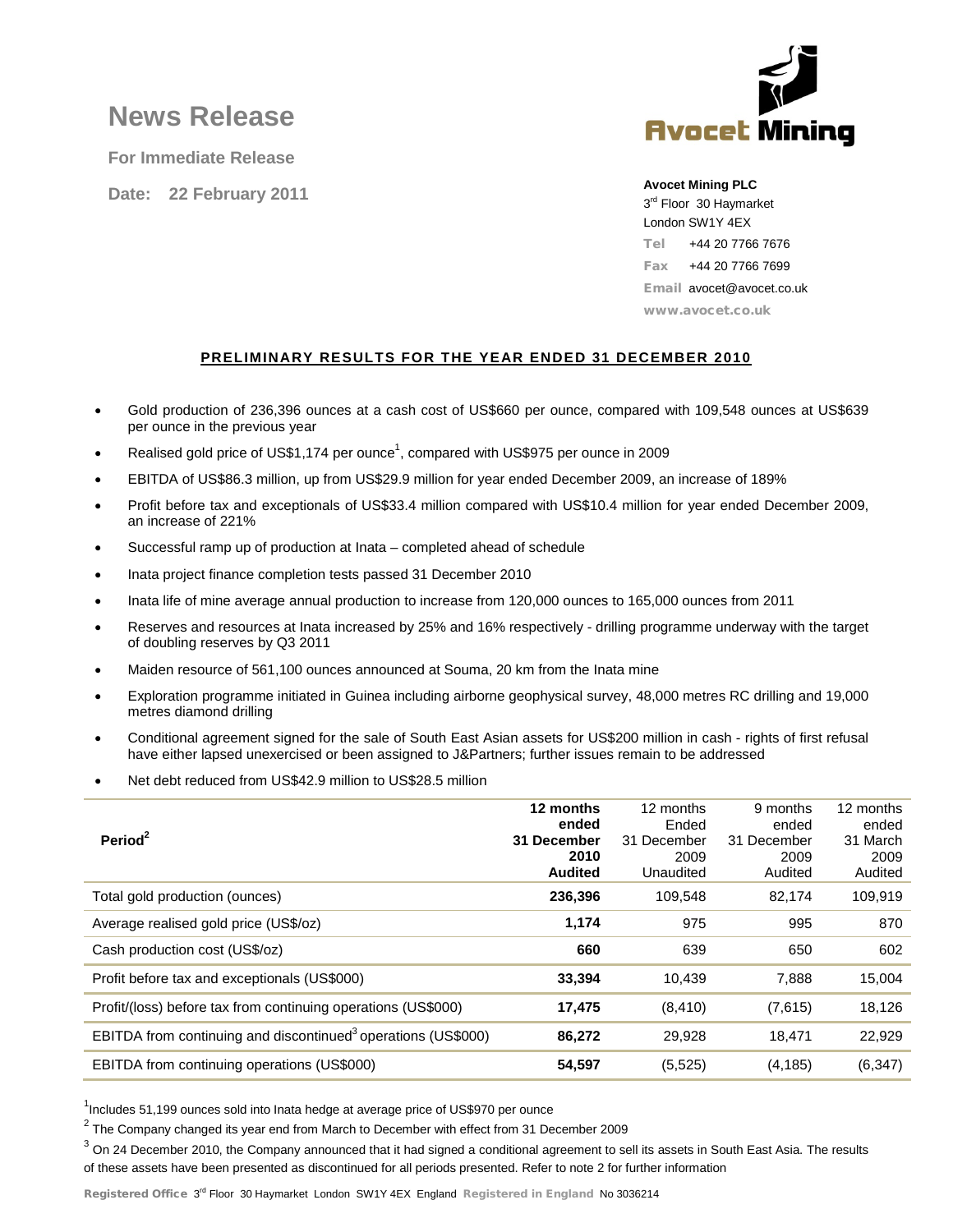Commenting on the preliminary results, Brett Richards, Chief Executive Officer for Avocet, stated:

*"In my first year of reporting operating and financial results as Chief Executive Officer, I am pleased to be able to report on a strong performance. The Inata mine in Burkina Faso has been developed into Avocet's flagship project, with production and ramp-up achieved ahead of schedule. However, our objectives in and around Inata are still at an early stage. Our exploration projects in both Burkina Faso and Guinea are progressing well and continue to demonstrate real promise with respect to building a larger business in these regions. During the period, we also announced the conditional sale of our South East Asian assets for US\$200 million on 24 December 2010, which, on completion, will allow us to focus our people and resources on becoming a leading West African gold mining and exploration company in 2011 and beyond."*

Avocet will host a conference call on **Tuesday 22 February 2011 at 09:30am (London, UK time)** to update investors and analysts on its results.

Participants may join the call by dialling one of the three following numbers, approximately 10 minutes before the start of the call.

**From UK:** (toll free) 0800 368 1895 **From Norway:** (toll free) 800 135 47 **From rest of world:** +44 (0)20 3140 0693 **Participant pass code:** 175331#

A **live audio webcast** of the call will be available on: <http://mediaserve.buchanan.uk.com/2011/avocet220211/registration.asp>

A **replay of the webcast** will be available on the same link from 11am on Tuesday 22 February 2011.

| <b>Avocet Mining PLC</b>                                                                                                        | <b>Buchanan</b><br><b>Communications</b> | <b>Ambrian Partners</b><br>Limited | J.P. Morgan Cazenove       | <b>Arctic Securities</b> |  |
|---------------------------------------------------------------------------------------------------------------------------------|------------------------------------------|------------------------------------|----------------------------|--------------------------|--|
|                                                                                                                                 | Financial PR<br>Consultants              | NOMAD and Joint<br><b>Broker</b>   | Lead Broker                | <b>Financial Adviser</b> |  |
| <b>Brett Richards, CEO</b>                                                                                                      | <b>Bobby Morse</b>                       | Samantha Harrison                  | Michael Wentworth-         | Arne Wenger              |  |
| Katharine Sutton<br>Mike Norris, FD<br>Hans-Arne L'orange,<br><b>EVP Business</b><br>Development &<br><b>Investor Relations</b> |                                          | Jen Boorer                         | Stanley<br>Niklas Kloepfer |                          |  |
| +44 20 7766 7676                                                                                                                | +44 20 7466 5000<br>+44 7872 604783      | +44 20 7634 4700                   | +44 20 7588 2828           | +47 2101 3100            |  |
| www.avocet.co.uk                                                                                                                | www.buchanan.uk.com                      | www.ambrian.com                    | www.jpmorgancazenove.com   | www.arcticsec.no         |  |

#### For further information please contact:

#### **Notes to Editors**

Avocet Mining PLC ("Avocet" or "the Company") is a gold mining company listed on the AIM market of the London Stock Exchange (Ticker: AVM.L) and the Oslo Børs (Ticker: AVM.OL). The Company's principal activities are gold mining and exploration in Burkina Faso (as 90 per cent owner of the Inata gold mine), Malaysia (as 100 per cent owner of the Penjom gold mine, the country's largest gold producer) and Indonesia (as 80 per cent owner of the North Lanut gold mine and Bakan project in North Sulawesi).

In December 2010 Avocet announced that it had signed a binding agreement for the conditional sale of its South East Asian assets to J&Partners L.P, a private company, for US\$200 million. The transaction with J&Partners will leave Avocet as a West African gold producer with a clear strategy for growth in that region. Further details can be found in the press release dated 24 December 2010.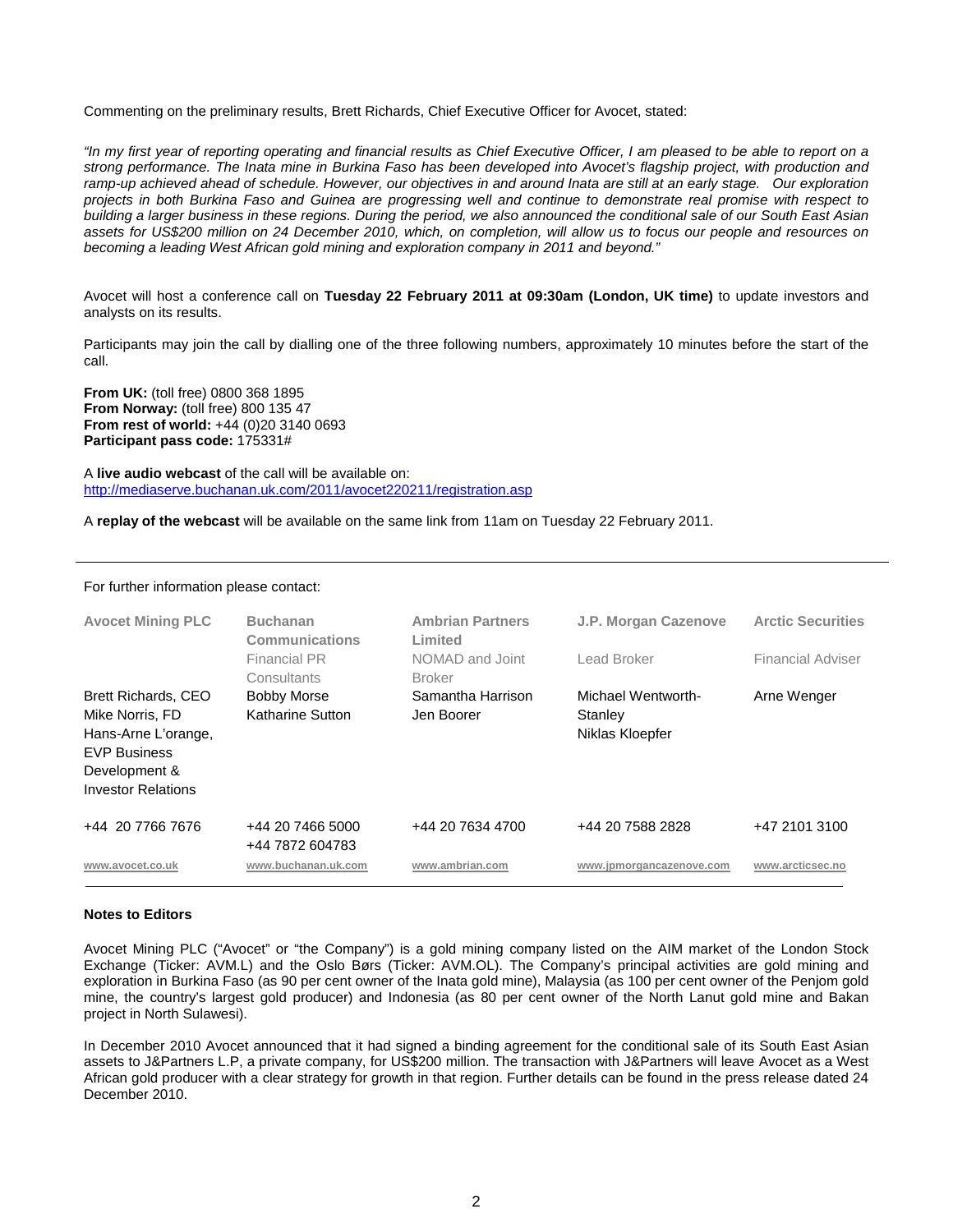#### *Background to operations*

The Inata deposit presently comprises a Mineral Resource of 1.84 million ounces and a Mineral Reserve of 1.08 million ounces. Inata poured its first gold in December 2009 and has now reached a production rate in excess of 13,500 ounces per month. Other assets in West Africa include exploration permits in Burkina Faso (the most advanced being the Souma trend at Bélahouro, some 20 kilometres from Inata, with a Mineral Resource of 561,100 ounces), Guinea and Mali (the most advanced being the Tri-K gold exploration project in Guinea with a Mineral Resource of 666,500 ounces).

Penjom is Malaysia's largest gold mine and was developed by Avocet in an area of historic alluvial mining. The mine is located in Pahang State, approximately 120 km north of the country's capital, Kuala Lumpur.

North Lanut in North Sulawesi, Indonesia, was developed by Avocet from the exploration stage and has produced over 270,000 ounces since it was commissioned in 2004. North Lanut is located within a Contract of Work, which includes exploration and mining rights over approximately 50,000 hectares in an area highly prospective for gold. Avocet holds an 80 per cent interest and an Indonesian company, PT Lebong Tandai, owns the remaining 20 per cent.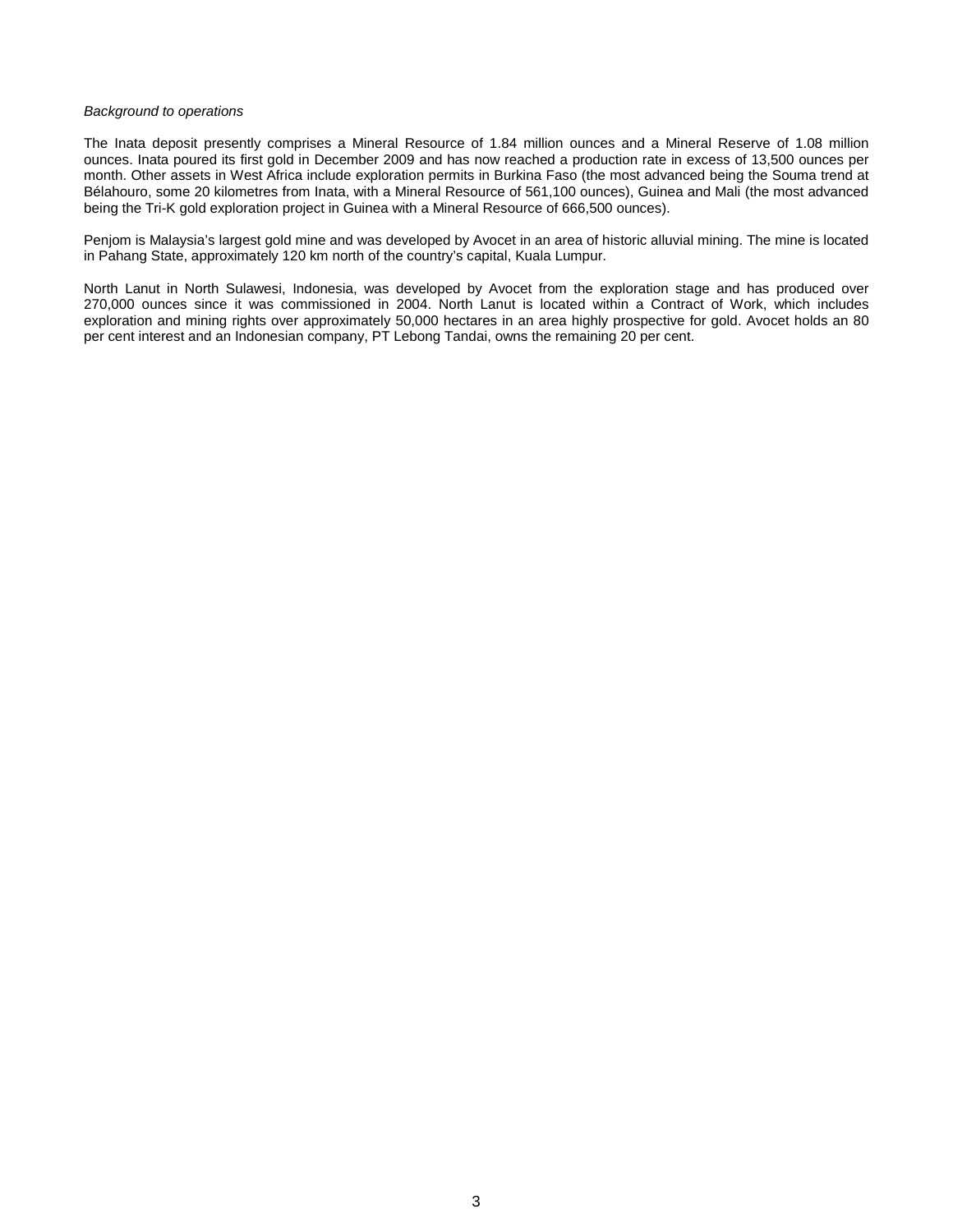# **CHAIRMAN'S STATEMENT**

In my first statement to you as Chairman, I am pleased to be able to report that Avocet has had a strong year, and is well placed strategically to deliver growth into 2011 and beyond.

The Company has a new flagship operation at Inata, in Burkina Faso, which, during 2010, completed its commissioning and ramp up to full production smoothly and ahead of schedule.

In October 2010, the board met onsite at Inata. I was impressed with the successes that have been achieved in ramping up production over the course of the year. In speaking to the teams on the ground, I heard how they had energetically and methodically overcome the challenges of commissioning a mine in a remote location. I took away a sense of the enthusiasm felt by our employees in respect of Avocet's operations, as well as for the region as a whole. This inspires optimism for the future.

Inata represents the foundation on which the Company aims to build a significant operation in West Africa. A series of projects are already underway to deliver growth in the region, including expanding production and mine life at Inata itself, as well as exploration programmes expected to deliver significant increases in resources in Burkina Faso and in Guinea.

On 24 December 2010, Avocet announced that it had entered into a conditional agreement to sell its South East Asian assets for US\$200 million. We have made progress towards completion of the disposal and while there are still outstanding conditions to completion, our expectation remains that this should occur in the second quarter of this year. Proceeds from the disposal will be received once the remaining conditionality has been satisfied, and will largely be used to support Avocet's strategic focus of growth in West Africa.

In June, Avocet announced its successful listing on the Oslo Børs, a move which will facilitate trading in Avocet shares for our Scandinavian shareholders (who represent a significant proportion of our share capital), as well as providing access to an additional investor base.

Gold prices have been consistently strong throughout 2010, with record levels being achieved. The climate of economic uncertainty has affected western economies in particular, and has sustained demand for gold as a safe haven investment, and a protection against inflation. At the same time, jewellery demand in developing countries has been strong (particularly India), and the outlook for gold prices in 2011 remains positive.

On behalf of the board, I would like to express my thanks to all Avocet employees for making 2010 a successful year. I very much look forward to working with them as Avocet delivers on its strategy to become a successful mid-tier gold producer to the benefit of all its stakeholders.

Russell Edey

21 February 2011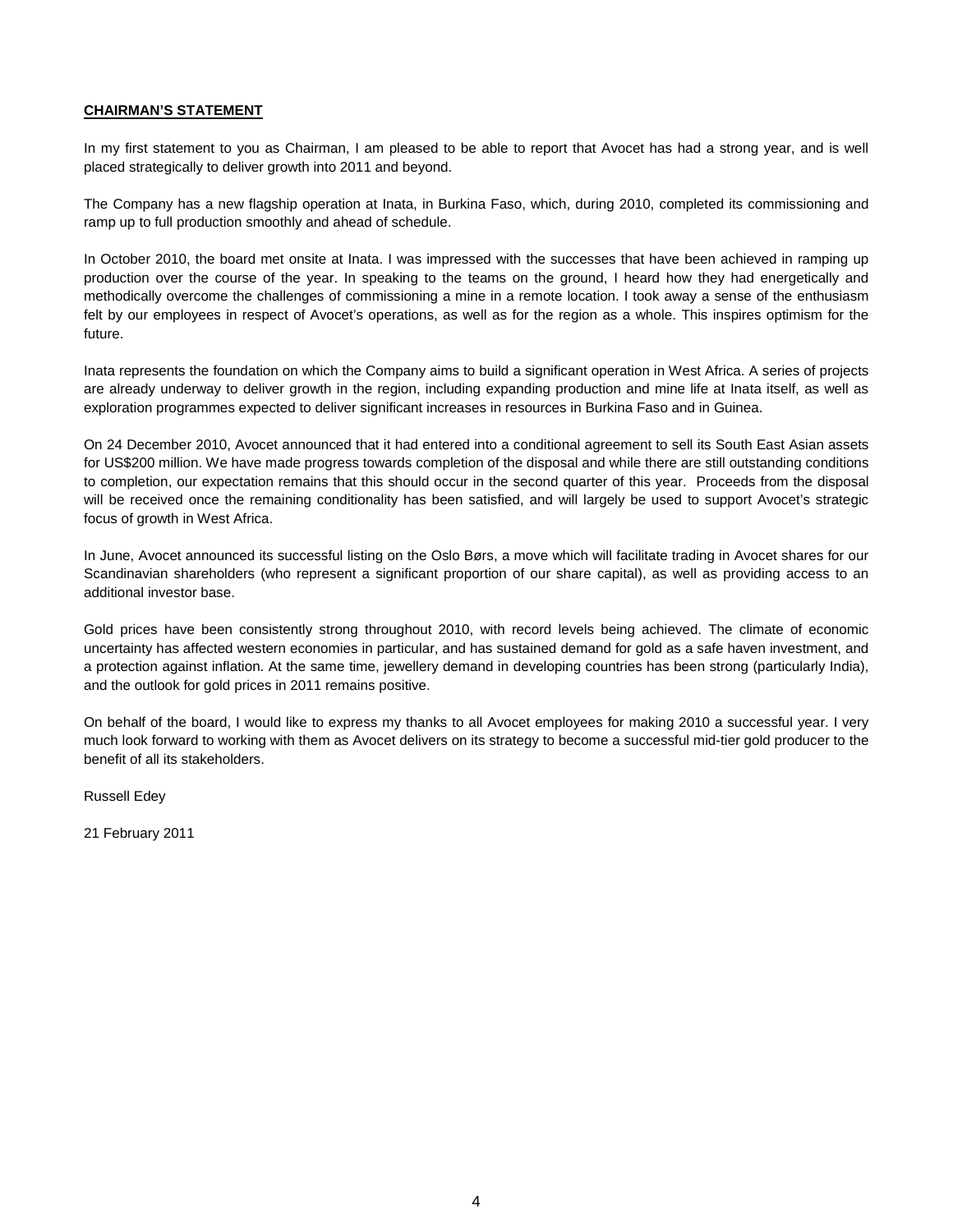# **CHIEF EXECUTIVE OFFICER'S STATEMENT**

Avocet entered 2010 with mature producing assets and various stage exploration projects in South East Asia, and a newly constructed mine in Burkina Faso, West Africa. The year developed quickly into one of watershed change for the Company, as it concentrated on divesting out of South East Asia and laying the platform for building a bigger business in West Africa.

As we move into 2011, the Inata mine in Burkina Faso has become our flagship gold mine and is already exceeding its nameplate capacity in steady state production. In addition, a number of our exploration targets in and around the mine site, and in the Bélahouro district, have already yielded excellent returns, a good omen for our significant exploration programme which will dramatically improve our understanding of the region as a whole. In Guinea, positive early stage drilling programmes in Q4 2010 mean that an airborne geophysical survey is needed over the large land package known as Tri-K, in order to prioritise drill targets over a very large area. This coming year will also see a significant drilling programme conducted on this project in Guinea, so that a comparable assessment of next stage development can be made between Burkina Faso and Guinea in Q4 2011. Meanwhile, we have negotiated the conditional sale of our South East Asian assets, which, on completion, will deliver approximately US\$200 million in cash, which in turn will be largely invested in our fast growth West African assets, particularly in accelerating the growth of not only reserves and resources, but also production of gold ounces.

#### **WEST AFRICAN OPERATIONS**

#### **INATA – BURKINA FASO**

| Year ended 31 December          | $2006^{(1)}$ | $2007^{(1)}$ | $2008^{(1)}$ | $2009^{(1)}$             | $2010^{(2)}$ |
|---------------------------------|--------------|--------------|--------------|--------------------------|--------------|
| <b>Production statistics</b>    |              |              |              |                          |              |
| Ore mined (tonnes)              |              |              |              | $\overline{\phantom{a}}$ | 1,879,000    |
| Waste mined (tonnes)            |              |              |              | $\overline{\phantom{a}}$ | 11,430,000   |
| Ore and waste mined (tonnes)    |              |              |              |                          | 13,309,000   |
| Ore processed (tonnes)          |              |              |              | $\overline{\phantom{0}}$ | 1,759,000    |
| Average ore head grade (g/t Au) |              |              |              |                          | 2.66         |
| Process recovery rate           |              |              |              |                          | 94%          |
| Gold produced (ounces)          |              | -            | -            | $\overline{\phantom{0}}$ | 137,732      |
| Cash costs (US\$/oz)            |              |              |              |                          |              |
| - mining                        |              |              |              |                          | 130          |
| - processing                    |              |              |              |                          | 210          |
| - royalties and overheads       |              |              |              |                          | 191          |
| Total cash cost (US\$/oz)       |              |              |              |                          | 531          |

 $<sup>(1)</sup>$  Avocet acquired a 90% interest in the Inata mine in 2009. The Inata mine commenced production in 2010, therefore there are no</sup> comparative periods reported.

 $^{(2)}$  Production statistics are for the year ended 31 December 2010; cash costs are reported for April to December 2010 as commercial production had not been reached in Q1 2010.

A considerable amount of work was required to get the Inata commissioning project on track following Avocet's acquisition of Wega Mining in 2009. Since then, milestones have been achieved consistently on or before schedule, and the progress of the mine over the course of 2010 has been a source of considerable pride for Avocet, as well as giving cause for confidence in the ability of our teams to deliver success to similar construction projects in the future.

First gold was poured on 20 December 2009. Throughout the first quarter of 2010, Inata was in the ramp up stage and had not reached commercial production. Accordingly, all revenue and costs for the quarter were capitalised and no cash cost is reported for the first quarter. Since 1 April 2010, when commercial production commenced, all revenue and operating costs at Inata have been recognised in the income statement and cash costs are reported from that date.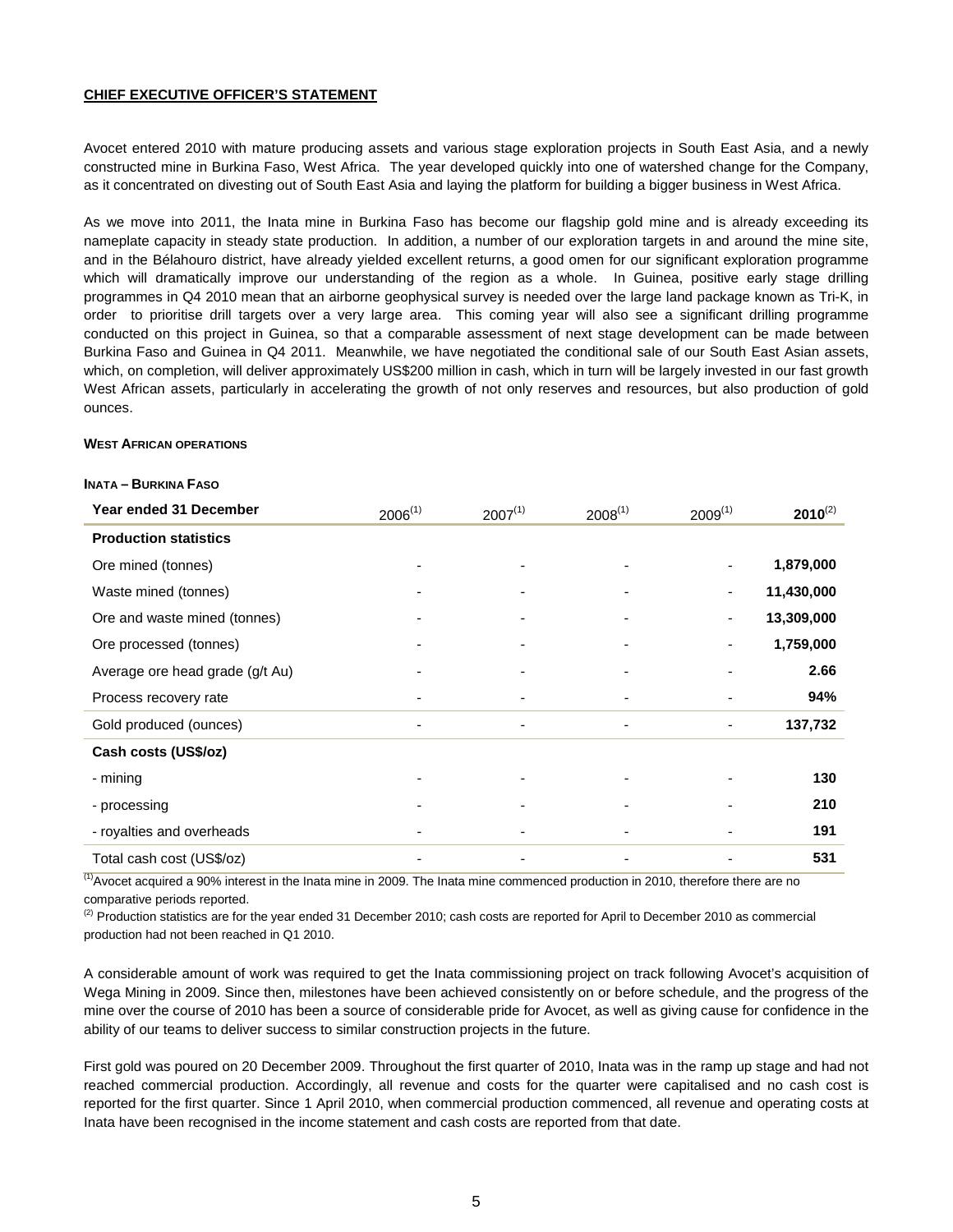By May, production had reached 10,000 ounces per month, after various bottlenecks in the plant had been resolved. Production for the full year of 137,732 ounces at an average cash cost of US\$531 per ounce was significantly better than expectations at the start of the year. This outcome reflects the determination and effort of the teams at site who undertook the work. The initial commissioning phase at Inata was formally concluded on 31 December 2010 after passing a set of physical and economic completion tests based on an evaluation by independent consultants on behalf of the project financiers, Macquarie Bank Limited.

The focus at Inata is now to build on this growth. In June 2010 Avocet announced that it was targeting to double Inata's Mineral Reserves by the end of Q3 2011. A 16 per cent increase in Inata's Mineral Resources to 1.8 million ounces was announced in September 2010 following a comprehensive exercise of relogging and remodelling historical drilling results as well as updated drilling data; and a 25 per cent increase in Mineral Reserves to 1.1 million ounces was subsequently announced. Work is now underway to sustain the expanded plant throughput from its nameplate capacity of 287 tonnes per hour to 340 tonnes per hour, by adding a second elution column to increase the stripping. This will deliver an increase in the plant's capacity from the second half of 2011, allowing average life of mine gold production to increase from 120,000 ounces to 165,000 ounces per annum despite a scheduled decline in grades over the mine life. Mining production also needs to be increased to meet the increased mill throughput capacity and to allow faster waste stripping of the Inata Central and Inata South pits in accordance with a revised mine plan associated with the larger reserve. A second mining fleet is now fully operational, and a third mining fleet, due to be commissioned in mid-2011, has been ordered to achieve this increase in mining capacity.

The outlook at Inata for 2011 is for production of 165,000 ounces. The addition of a third mining fleet to underpin life of mine (LoM) growth means that cash costs in 2011 are expected to increase from Q2 2011 to Q3 2011, and the year average is expected to be at the upper end of the LoM range of US\$525-575 per ounce.

# **EXPLORATION – WEST AFRICA**

Exploration in West Africa has focused on a number of prospective areas in Burkina Faso and Guinea, while work is also planned in Mali.

In Burkina Faso, an airborne geophysical survey was undertaken in June 2010 to assess potential targets in the Bélahouro District, an area of over 1,600 square kilometres in the north of the country that includes the Inata gold mine. The analysis of the results of this survey was completed in September 2010, and formed the basis of a prioritised drilling programme for the Bélahouro area.

In November 2010, following a 22,000 metre drilling programme earlier in the year, Avocet announced a maiden 561,100 ounce resource at the Souma Trend, located 20 kilometres east of the Inata gold mine, increasing the total resources at Bélahouro to 2.4 million ounces.

In addition, a 200,000 metre programme of drilling in and around the Inata mine commenced in October 2010, with the target of doubling reserves at Inata by the end of Q3 2011.

In Guinea, exploration in the year focused on developing drilling targets at Tri-K in the north east of the country. After the success of the airborne survey at Bélahouro, a similar survey will be undertaken in Q1 2011 to identify the most prospective drilling targets in the Tri-K block. The results of this survey will be used to further identify priority targets for an extensive drilling programme that commenced in late 2010 and will continue throughout 2011. Drilling will aim to expand the 0.7 million ounce resource at Koulékoun and develop a maiden resource at Balandougou by mid-2011.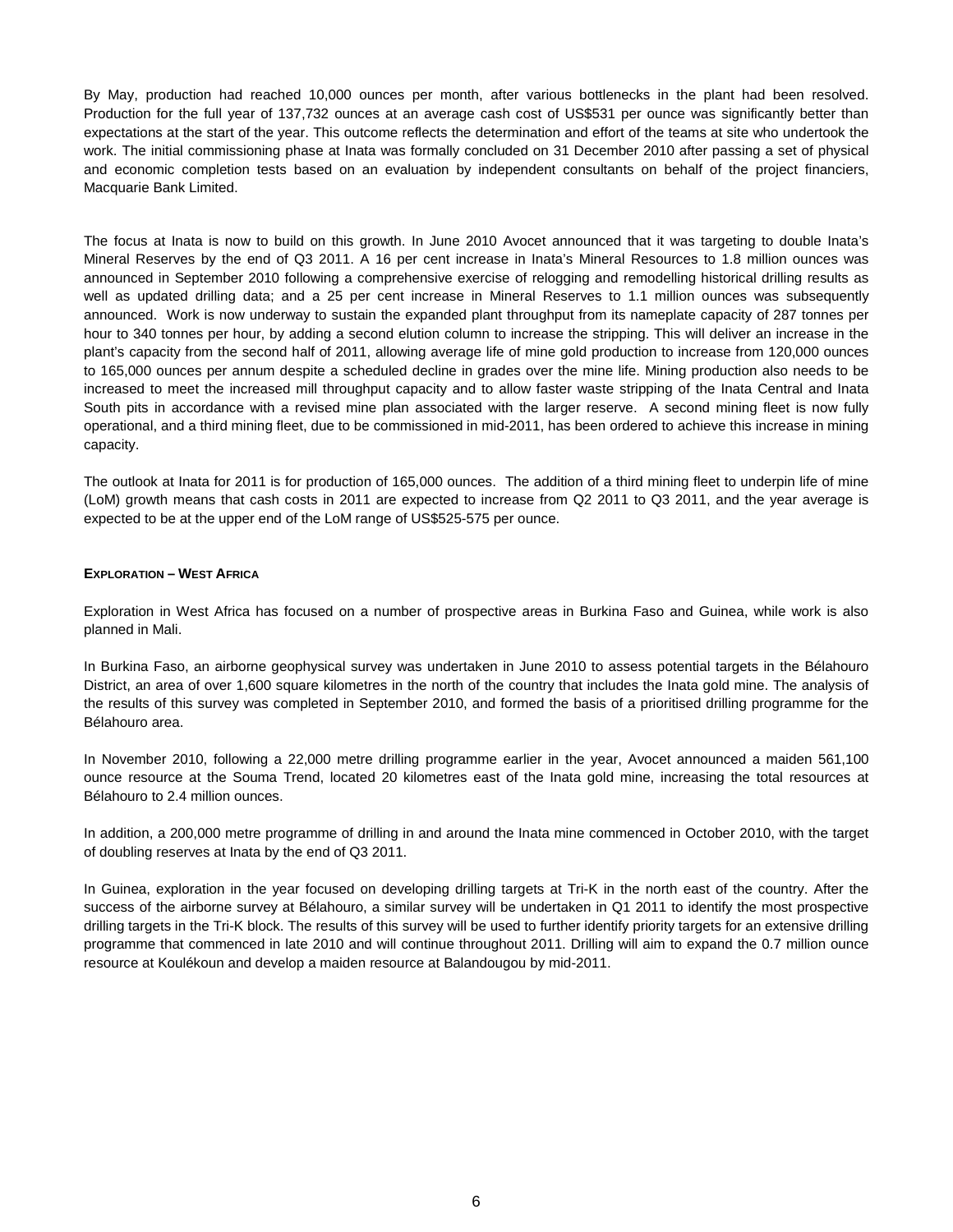### **SOUTH EAST ASIA OPERATIONS**

**PENJOM - MALAYSIA**

Gold production at Penjom in Malaysia was lower than the previous year due to lower grade, and waste stripping requirements. Total gold production for the year was 51,084 ounces, at a cash cost of US\$944 per ounce, reflecting higher mining costs as mining continued to operate in tight, restricted areas, as well as the requirement for an extensive waste stripping program in Q2 2010 and Q4 2010 in an effort to access the ore bodies in the Janik and Jalis pit areas. At North Lanut in Indonesia, gold production in the year of 47,580 ounces was slightly higher than the previous year due to higher grades processed and refined leach pad management techniques. Cash costs of US\$674 per ounce increased from US\$550 per ounce in the previous year, reflecting additional leach pad management costs and a full year of mining at two pits and at greater depth. Exploration in South East Asia focused on the Doup and Seruyung projects, with drilling at both properties in the second half of the year following preparation during the first half.

# **Years ended 31 December** 2006 2007 2008 2009 **2010 Production statistics** Ore mined (tonnes) 413,000 547,000 618,000 972,000 **420,000** Waste mined (tonnes) 17,767,000 15,759,000 17,045,000 17,243,000 **15,494,000** Ore and waste mined (tonnes) 18,180,000 16,306,000 17,663,000 18,215,000 **15,914,000** Ore processed (tonnes) 567,000 587,000 692,000 725,000 **746,000** Average ore head grade (g/t Au) 6.07 4.95 3.83 3.24 2.56 Process recovery rate 92% 90% 87% 83% **83%** Gold produced (ounces) 101,977 84,463 74,332 62,654 **51,084 Cash costs (US\$/oz)** - mining 203 213 317 416 **577** - processing 73 96 142 181 **237** - royalties and overheads 58 72 88 108 **130** Total cash cost (US\$/oz) 334 381 547 705 **944**

# **NORTH LANUT – INDONESIA**

| <b>Years ended 31 December</b>  | 2006      | 2007      | 2008      | 2009      | 2010      |
|---------------------------------|-----------|-----------|-----------|-----------|-----------|
| <b>Production statistics</b>    |           |           |           |           |           |
| Ore mined (tonnes)              | 1,122,000 | 2,144,000 | 1,313,000 | 1,430,000 | 1,356,000 |
| Waste mined (tonnes)            | 1,814,000 | 1,397,000 | 1,181,000 | 2,290,000 | 1,536,000 |
| Ore and waste mined (tonnes)    | 2,936,000 | 3,541,000 | 2,494,000 | 3,720,000 | 2,892,000 |
| Ore leached (tonnes)            | 1,104,000 | 1,912,000 | 1,263,000 | 1,282,000 | 1,301,000 |
| Average ore head grade (g/t Au) | 1.80      | 2.46      | 2.10      | 1.69      | 1.87      |
| Process recovery rate           | 76%       | 49%       | 52%       | 67%       | 61%       |
| Gold produced (ounces)          | 48,398    | 73,336    | 44,041    | 46,894    | 47,580    |
| Cash costs (US\$/oz)            |           |           |           |           |           |
| - mining                        | 162       | 144       | 242       | 289       | 347       |
| - processing                    | 63        | 64        | 162       | 137       | 173       |
| - royalties and overheads       | 94        | 78        | 150       | 124       | 154       |
| Total cash cost (US\$/oz)       | 319       | 286       | 554       | 550       | 674       |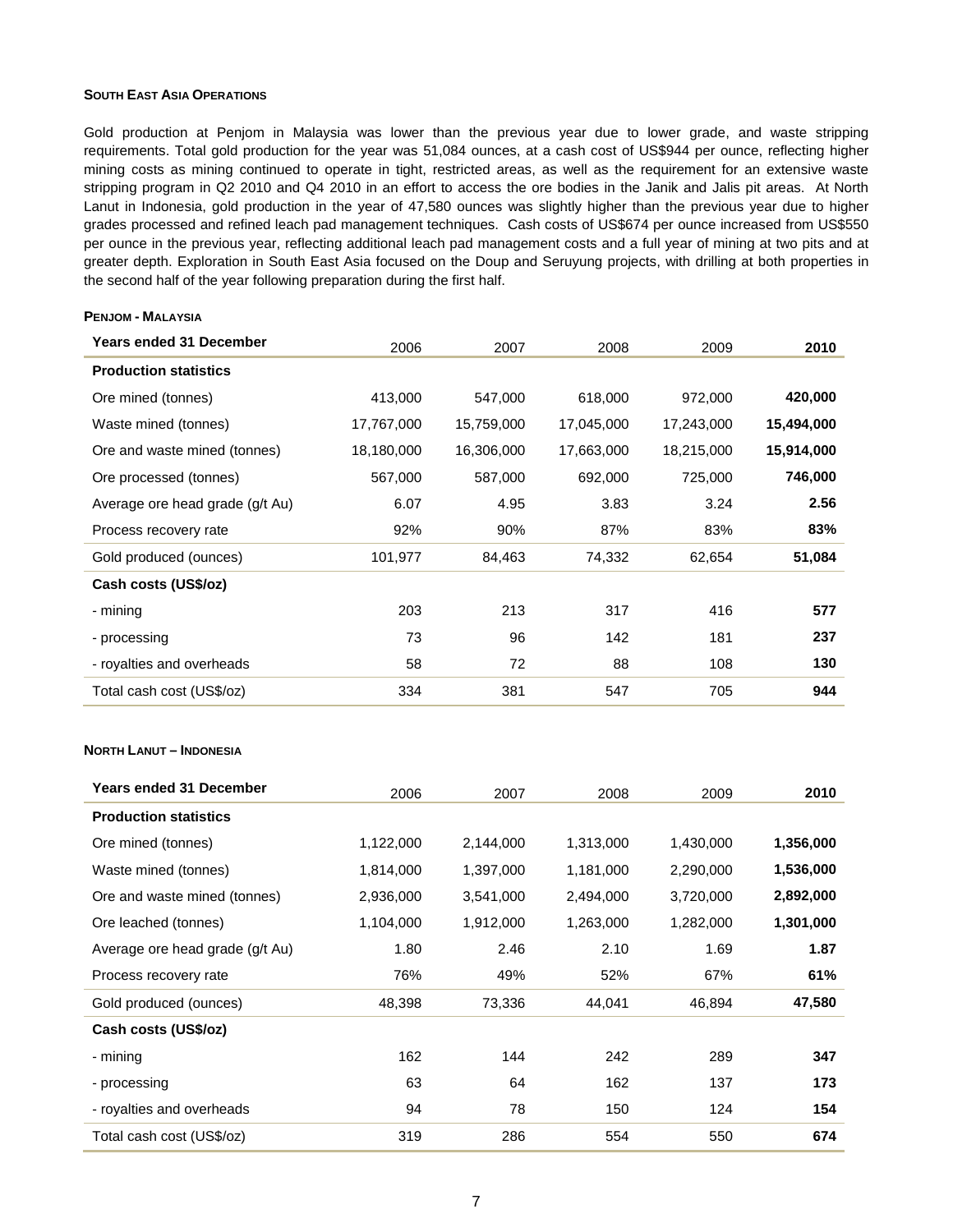During 2010 we conducted a strategic review of our South East Asia assets with the aim of ensuring these assets deliver the maximum value for the Group, and concluded that this aim would best be achieved through a cash sale, allowing the Company to focus on growth in West Africa. After a structured process during the second half of the year we announced the conditional sale of our assets in South East Asia to J&Partners, L.P., for a cash consideration of US\$200 million. At 10 February 2011, being the expiry date for notification of exercise by minority interests of their rights of first refusal over certain of the sale assets, these rights had either lapsed unexercised or been assigned to J&Partners; further issues remain to be addressed. J&Partners, L.P. is a mining fund established by Mr Jimmy Budiarto, a member of the Indonesian family that in November 2009 sold its interest in Indonesia's second largest mining contractor, PT Bukit Makmur Mandiri Utama (BUMA). With its experience of mining in Indonesia we are confident that J&Partners, L.P. will be able to develop the assets to their fullest potential, working with the high quality operational and exploration workforce that has enabled Penjom and North Lanut to produce over 1.5 million ounces over their mine lives to date and grow a resource base of 3.3 million ounces.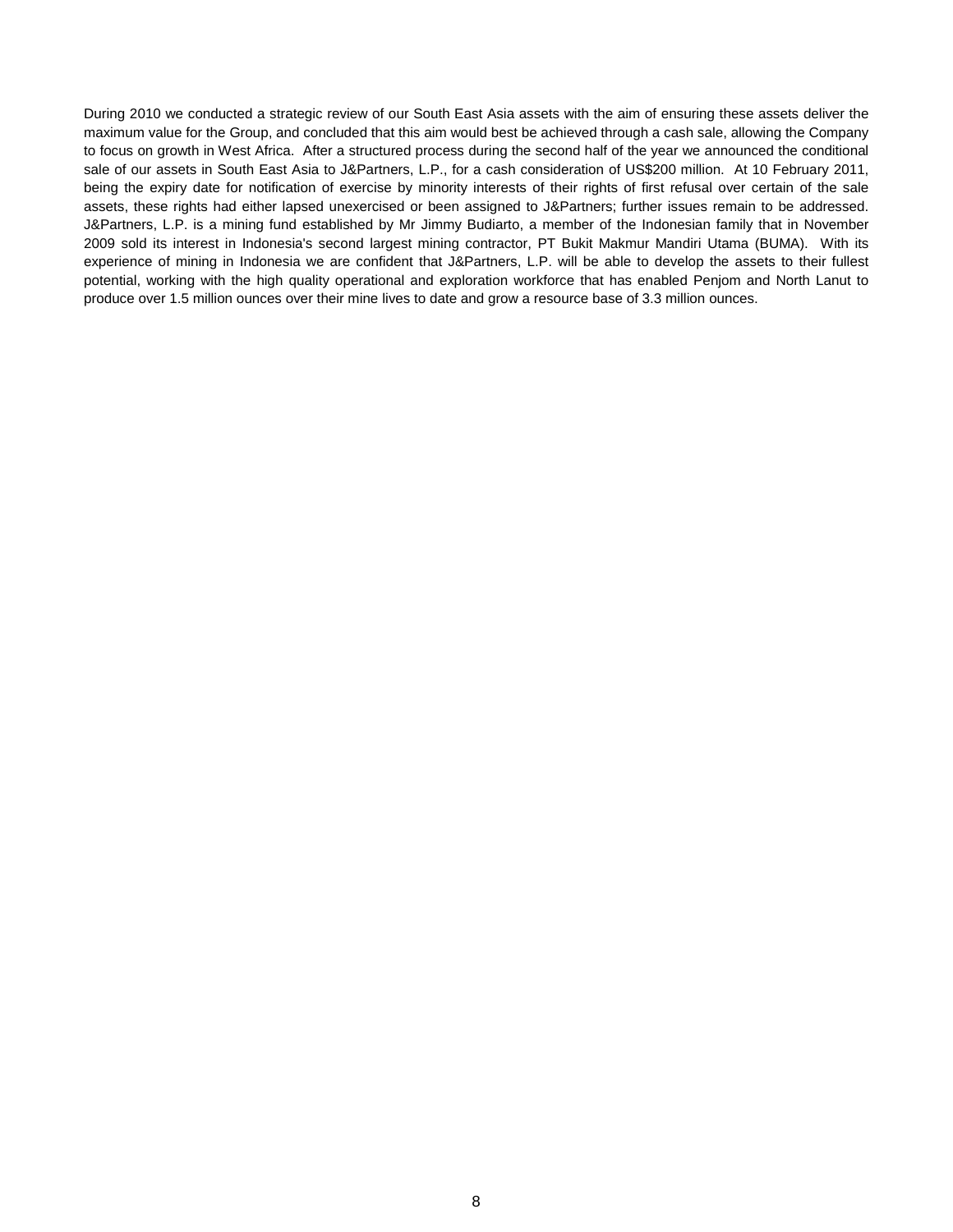## **FINANCIAL RESULTS**

During 2009, the Group changed its year end from 31 March to 31 December, with the result that the previous audited financial statements were for the nine months 31 December 2009.

Following the signing of the conditional agreement to sell the Group's assets in South East Asia, the operating results of these assets have been presented in the consolidated income statement as discontinued for the current and comparative periods, and as a disposal group in the current period statement of financial position, as required by International Financial Reporting Standards (IFRS). The assets and liabilities of the disposal group are presented separately in the consolidated statement of financial position in the current period. A detailed analysis of the results, assets, and cash flows of the disposal group is presented in the segmental information.

The Group reported a profit before tax from continuing and discontinued operations for the year ended 31 December 2010 of US\$33.5 million, compared with a loss of US\$10.6 million for the nine months ended 31 December 2009. Before exceptional items, profit before tax in the year was US\$33.4 million, compared with US\$7.9 million for the nine months ended 31 December 2009. Exceptional items in 2010 included US\$2.4 million of costs relating to the Oslo Børs listing in June, as well as net profit of US\$2.7 million generated through the divestment of non-core assets (including the Houndé licences in Burkina Faso, and the Company's investments in Merit Mining, Dynasty Gold Corporation, and Monument Mining).

During the year, the Company sold 234,949 ounces at an average realised gold price of US\$1,174 per ounce, compared to 111,279 ounces at US\$975 per ounce in the year ended 31 December 2009. 2010 gold sales included 51,199 ounces delivered into the Inata hedge book at a price of US\$970 per ounce.

The average cash costs of the Group increased from US\$639 per ounce for the year ended 31 December 2009 to US\$660 per ounce for the year ended 31 December 2010. This increase was driven largely by an 18 per cent fall in production at Penjom, while additional mining costs were incurred at both South East Asian operations as a result of operating in more mature, deeper pits. The Group's EBITDA and profit before tax is stated after charging share based payments totalling US\$8.6 million, largely awarded in accordance with the Company's share bonus plan. The awards arose as a result of the Company's share price appreciation, relative to the FTSE Gold Mines Index, over two periods: 1 April 2009 to 31 March 2010 and 1 April 2010 to December 2010. Owing to the Company's change in year end, awards for both of these periods fell into the income statement of 2010. The taxation charge of US\$15.3 million in 2010 principally reflects deferred tax charges totalling US\$10.9 million. At Inata, although no cash tax is currently payable, the adoption of a new mine plan in response to the reserve increase announced in September 2010, combined with higher gold prices, means that higher tax will be payable later in the mine life, resulting in an increase in deferred tax charge during Q4 of US\$9.6 million.

Net cash generated by all operations in the year totalled US\$63.0 million, compared to US\$17.1 million in the nine months to December 2009, while divested non-core assets generated a total of US\$9.9 million. This funded capex totalling US\$49.1 million, capitalised exploration costs of US\$12.7 million, and debt repayments of US\$12.0 million.

Net debt at the start of the year of US\$42.9 million (consisting of US\$47.1 million in cash and US\$90.0 million of debt), decreased over the period by US\$14.4 million to US\$28.5 million (US\$49.5 million of cash and US\$78.0 million of debt).

Debt repayments of US\$12.0 million were made in the year, reducing the Macquarie Bank loan from US\$65 million to US\$53 million at 31 December 2010.

# **PEOPLE**

Having been appointed to the role as Chief Executive Officer of Avocet during a period of major change, I have been extremely fortunate to enjoy the support of a dedicated, experienced, and highly motivated team, from the Executive Committee to the operational teams on site. I would like to personally thank all Avocet employees for their hard work during 2010.

# **Brett Richards**

21 February 2011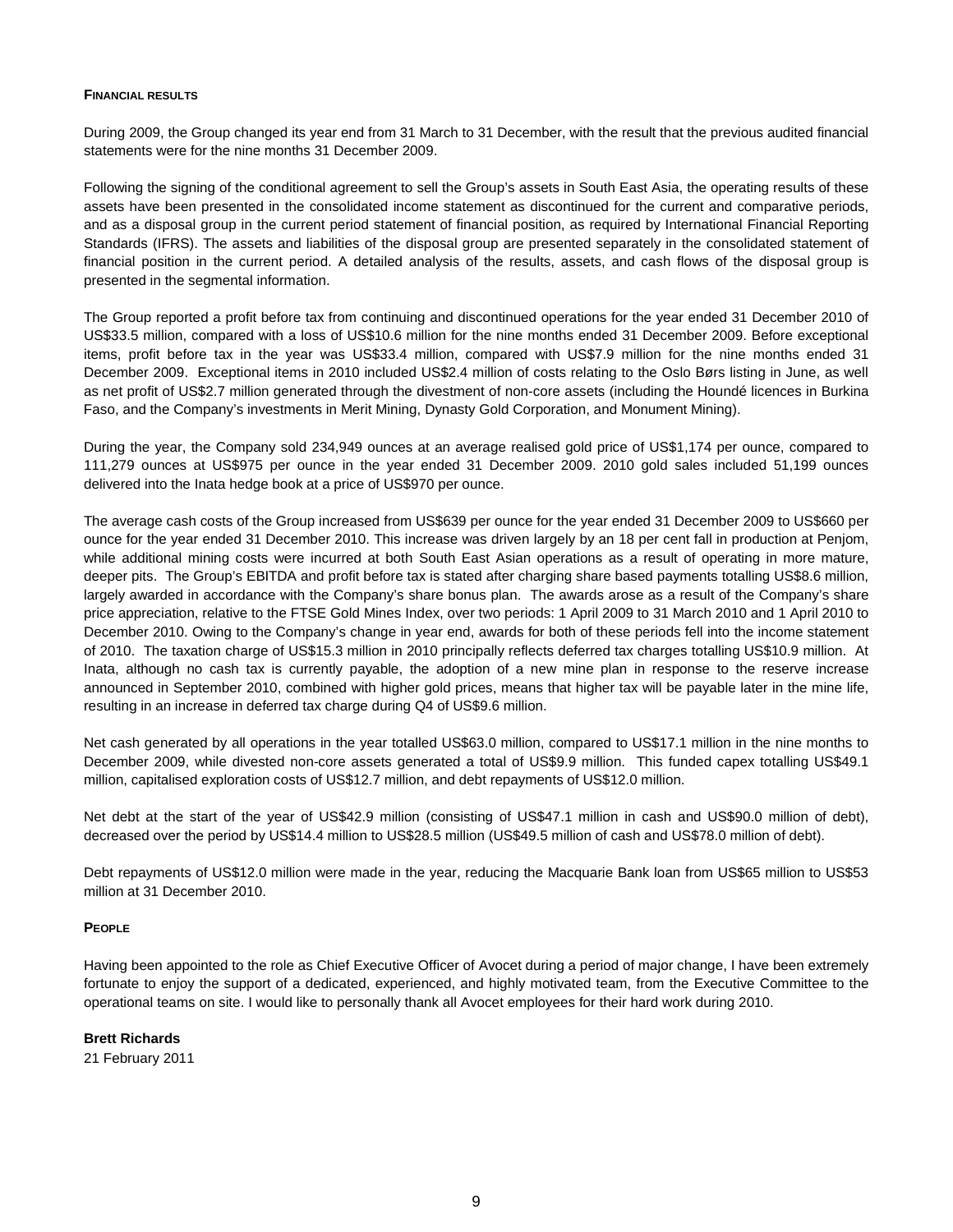# **CONSOLIDATED INCOME STATEMENT**

For the year ended 31 December 2010

|                                                      |      |                                 | Year ended 31 December 2010       |                | Nine months ended 31 December 2009 |                            |                |  |
|------------------------------------------------------|------|---------------------------------|-----------------------------------|----------------|------------------------------------|----------------------------|----------------|--|
|                                                      | note | <b>Continuing</b><br>operations | <b>Discontinued</b><br>operations | <b>Total</b>   | Continuing<br>operations           | Discontinued<br>operations | Total          |  |
|                                                      |      | <b>US\$000</b>                  | <b>US\$000</b>                    | <b>US\$000</b> | <b>US\$000</b>                     | <b>US\$000</b>             | <b>US\$000</b> |  |
| Revenue                                              | 3    | 132,779                         | 121,814                           | 254,593        |                                    | 82,945                     | 82,945         |  |
| Cost of sales                                        | 3    | (95, 135)                       | (105, 533)                        | (200, 668)     | (17)                               | (70, 785)                  | (70, 802)      |  |
| <b>Gross profit</b>                                  |      | 37,644                          | 16,281                            | 53,925         | (17)                               | 12,160                     | 12,143         |  |
| Administrative expenses                              |      | (7,040)                         |                                   | (7,040)        | (2,859)                            | (93)                       | (2,952)        |  |
| Share based payments                                 |      | (8,625)                         |                                   | (8,625)        | (1, 337)                           | $\overline{\phantom{a}}$   | (1, 337)       |  |
| <b>Exploration impairments</b>                       | 5    |                                 |                                   |                | (3,363)                            | (7, 123)                   | (10, 486)      |  |
| Deferred stripping impairment                        | 5    |                                 |                                   |                |                                    | (7, 957)                   | (7, 957)       |  |
| <b>Operating profit/(loss)</b>                       |      | 21,979                          | 16,281                            | 38,260         | (7, 576)                           | (3,013)                    | (10, 589)      |  |
| Profit on disposal of investments                    | 5    | 2,669                           |                                   | 2,669          |                                    |                            |                |  |
| Loss on disposal of property, plant<br>and equipment | 5    |                                 | (151)                             | (151)          |                                    |                            |                |  |
| <b>Finance items</b>                                 |      |                                 |                                   |                |                                    |                            |                |  |
| Exchange (losses)/gains                              |      | (49)                            |                                   | (49)           | 44                                 |                            | 44             |  |
| Finance income                                       |      | 5                               |                                   | 5              | 393                                |                            | 393            |  |
| Finance expense                                      |      | (4,766)                         |                                   | (4,766)        | (476)                              |                            | (476)          |  |
| Expenses of listing on Oslo Børs                     | 5    | (2, 363)                        |                                   | (2, 363)       |                                    |                            |                |  |
| Net finance items - discontinued<br>operations       |      |                                 | (56)                              | (56)           |                                    | 73                         | 73             |  |
| Profit/(loss) before tax                             |      | 17,475                          | 16,074                            | 33,549         | (7,615)                            | (2,940)                    | (10, 555)      |  |
| Analysed as:                                         |      |                                 |                                   |                |                                    |                            |                |  |
| Profit/(loss) before taxation and                    | 4    |                                 |                                   |                |                                    |                            |                |  |
| exceptional items                                    |      | 17,169                          | 16,225                            | 33,394         | (4,252)                            | 12,140                     | 7,888          |  |
| <b>Exceptional items</b>                             | 5    | 306                             | (151)                             | 155            | (3,363)                            | (15,080)                   | (18, 443)      |  |
| Profit/(loss) before taxation                        |      | 17,475                          | 16,074                            | 33,549         | (7,615)                            | (2,940)                    | (10, 555)      |  |
| <b>Taxation</b>                                      |      | (12,021)                        | (3, 316)                          | (15, 337)      | (609)                              | (1, 479)                   | (2,088)        |  |
| Profit/(loss) for the period                         |      | 5,454                           | 12,758                            | 18,212         | (8, 224)                           | (4, 419)                   | (12, 643)      |  |
| Attributable to:                                     |      |                                 |                                   |                |                                    |                            |                |  |
| Equity shareholders of the parent<br>company         |      | 3,997                           | 10,633                            | 14,630         | (8, 224)                           | (4,808)                    | (13,032)       |  |
| Non-controlling interest                             |      | 1,457                           | 2,125                             | 3,582          |                                    | 389                        | 389            |  |
|                                                      |      | 5,454                           | 12,758                            | 18,212         | (8, 224)                           | (4, 419)                   | (12, 643)      |  |
|                                                      |      |                                 |                                   |                |                                    |                            |                |  |
| Earnings per share:                                  | 6    |                                 |                                   |                |                                    |                            |                |  |
| Basic earnings per share (cents<br>per share)        |      | 2.04                            | 5.43                              | 7.47           | (4.81)                             | (2.82)                     | (7.63)         |  |
| Diluted earnings per share (cents<br>per share)      |      | 2.02                            | 5.37                              | 7.39           | (4.81)                             | (2.82)                     | (7.63)         |  |
| EBITDA <sup>(1)</sup>                                |      | 54,597                          | 31,675                            | 86,272         | (4, 185)                           | 22,656                     | 18,471         |  |
|                                                      |      |                                 |                                   |                |                                    |                            |                |  |

<sup>(1)</sup> EBITDA represents earnings before exceptional items, finance items, depreciation and amortisation. EBITDA is not defined by IFRS but is commonly used as an indication of underlying cash generation.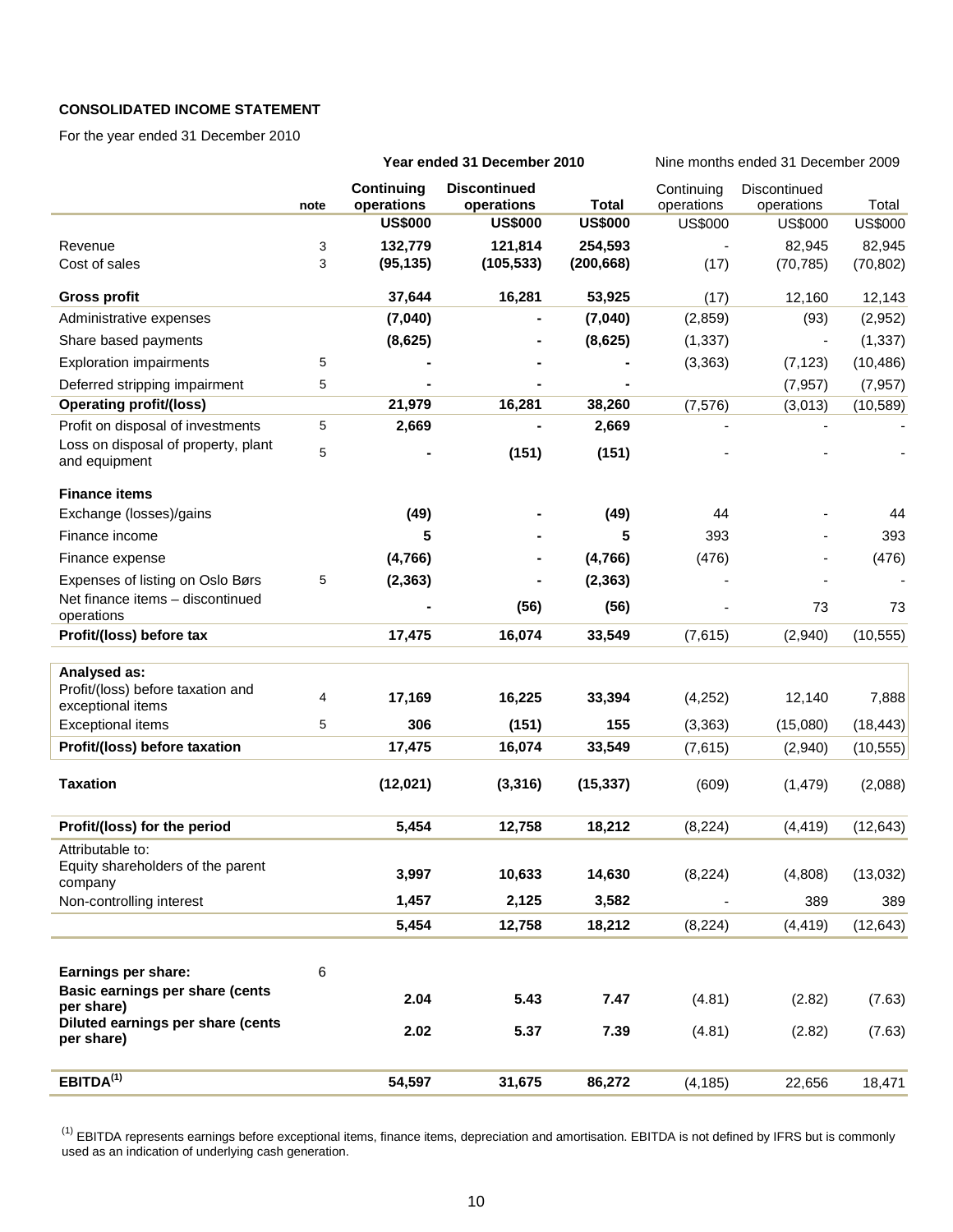# **CONSOLIDATED STATEMENT OF COMPREHENSIVE INCOME**

For the year ended 31 December 2010

|                                                               |      |                                 | Year ended 31 December 2010       |                | Nine months ended 31 December 2009 |                            |                |
|---------------------------------------------------------------|------|---------------------------------|-----------------------------------|----------------|------------------------------------|----------------------------|----------------|
|                                                               | note | <b>Continuing</b><br>operations | <b>Discontinued</b><br>operations | Total          | Continuing<br>operations           | Discontinued<br>operations | Total          |
|                                                               |      | <b>US\$000</b>                  | <b>US\$000</b>                    | <b>US\$000</b> | US\$000                            | US\$000                    | <b>US\$000</b> |
| Profit/(loss) for the financial period                        |      | 5,454                           | 12,758                            | 18,212         | (8, 224)                           | (4, 419)                   | (12, 643)      |
| Exchange differences on translation                           |      | ۰                               | -                                 | $\blacksquare$ |                                    | 19                         | 19             |
| Disposal of other financial assets                            | 5    | 2,240                           |                                   | 2,240          |                                    |                            |                |
| Revaluation of other financial assets                         | 5    | 12,629                          | ۰.                                | 12,629         | 1,321                              | ٠                          | 1,321          |
| <b>Total comprehensive</b><br>income/(expense) for the period |      | 20,323                          | 12,758                            | 33,081         | (6,903)                            | (4,400)                    | (11, 303)      |
| Attributable to:                                              |      |                                 |                                   |                |                                    |                            |                |
| Equity holders of the parent                                  |      | 18,866                          | 10,633                            | 29,499         | (6, 479)                           | (5,213)                    | (11,692)       |
| Non-controlling interest                                      |      | 1,457                           | 2,125                             | 3,582          | (424)                              | 813                        | 389            |
|                                                               |      | 20,323                          | 12,758                            | 33,081         | (6,903)                            | (4,400)                    | (11, 303)      |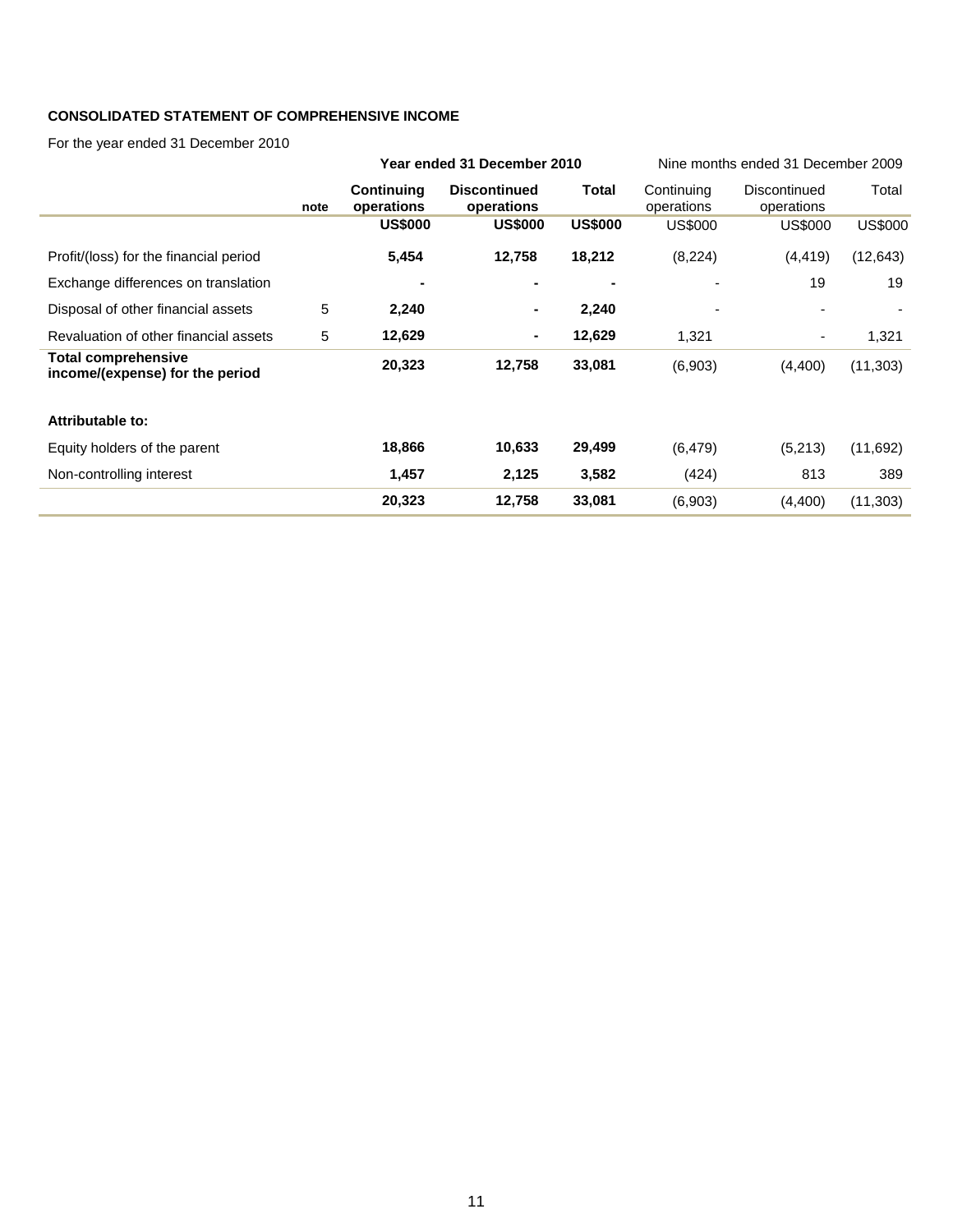# **CONSOLIDATED STATEMENT OF FINANCIAL POSITION**

At 31 December 2010

|                                                      | <b>Note</b>    | 31 December 2010 | 31 December 2009 |
|------------------------------------------------------|----------------|------------------|------------------|
|                                                      |                | <b>US\$000</b>   | <b>US\$000</b>   |
| <b>Non-current assets</b>                            |                |                  |                  |
| Goodwill                                             | $\overline{2}$ |                  | 10,331           |
| Intangible assets                                    | 7              | 11,091           | 18,059           |
| Property, plant and equipment                        | 8              | 239,979          | 299,793          |
| Other financial assets                               | 9              | 20,293           | 9,428            |
| Deferred tax assets                                  | 10             | 1,459            | 5,866            |
|                                                      |                | 272,822          | 343,477          |
| <b>Current assets</b>                                |                |                  |                  |
| Inventories                                          | 11             | 20,379           | 31,266           |
| Trade and other receivables                          | 12             | 16,157           | 14,899           |
| Cash and cash equivalents                            |                | 49,523           | 47,056           |
|                                                      |                | 86,059           | 93,221           |
| Assets of disposal group classified as held for sale | 2,3            | 125,550          |                  |
|                                                      |                |                  |                  |
| <b>Current liabilities</b>                           |                |                  |                  |
| Trade and other payables                             |                | 28,430           | 45,186           |
| <b>Current tax liabilities</b>                       |                |                  | 2,507            |
| Other financial liabilities                          | 14             | 24,000           |                  |
|                                                      |                | 52,430           | 47,693           |
| Liabilities included in disposal group held for sale | 2,3            | 45,432           |                  |
| <b>Non-current liabilities</b>                       |                |                  |                  |
| Other financial liabilities                          | 14             | 54,000           | 90,000           |
| Deferred tax liabilities                             | 10             | 9,593            | 4,625            |
| Other liabilities                                    | 13             | 3,737            | 17,004           |
|                                                      |                | 67,330           | 111,629          |
| Net assets                                           |                | 319,239          | 277,376          |
| <b>Equity</b>                                        |                |                  |                  |
| Issued share capital                                 |                | 16,086           | 15,904           |
| Share premium                                        |                | 144,571          | 142,778          |
| Other reserves                                       |                | 30,632           | 11,321           |
| Retained earnings                                    |                | 118,606          | 101,611          |
| Total equity attributable to the parent              |                | 309,895          | 271,614          |
| Non-controlling interest                             |                | 9,344            | 5,762            |
| <b>Total equity</b>                                  |                | 319,239          | 277,376          |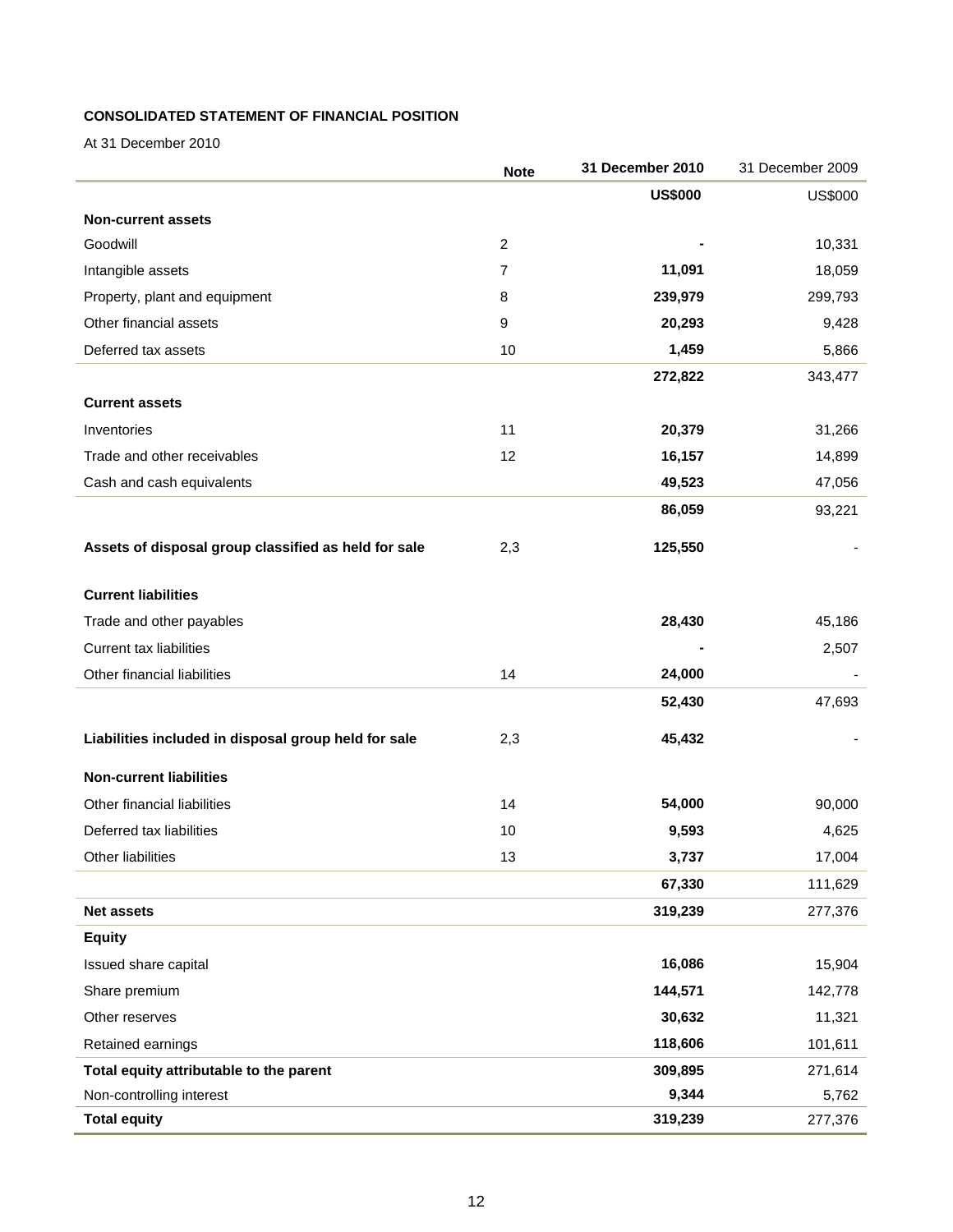# **CONSOLIDATED STATEMENT OF CHANGES IN EQUITY**

For the year ended 31 December 2010

|                                                              | <b>Share</b><br>capital | <b>Share</b><br>premium      | Other<br>reserves            | <b>Retained</b><br>earnings | <b>Total</b><br>attributable<br>to the<br>parent | Non-<br>controlling<br>interest | <b>Total</b><br>equity |
|--------------------------------------------------------------|-------------------------|------------------------------|------------------------------|-----------------------------|--------------------------------------------------|---------------------------------|------------------------|
|                                                              | <b>US\$000</b>          | <b>US\$000</b>               | <b>US\$000</b>               | <b>US\$000</b>              | <b>US\$000</b>                                   | <b>US\$000</b>                  | <b>US\$000</b>         |
| At 1 April 2009                                              | 9,904                   | 53,400                       | 9,556                        | 113,541                     | 186,401                                          | 5,373                           | 191,774                |
| (Loss)/profit for the period                                 |                         |                              | $\qquad \qquad \blacksquare$ | (13,032)                    | (13,032)                                         | 389                             | (12, 643)              |
| Exchange differences on translation of foreign<br>operations |                         |                              | 19                           |                             | 19                                               |                                 | 19                     |
| Revaluation of other financial assets                        |                         | $\qquad \qquad \blacksquare$ | 1,321                        |                             | 1,321                                            |                                 | 1,321                  |
| Total comprehensive income for the period                    |                         |                              | 1,340                        | (13,032)                    | (11, 692)                                        | 389                             | (11, 303)              |
| Share based payments                                         |                         |                              | $\overline{\phantom{a}}$     | 1,337                       | 1,337                                            | ÷,                              | 1,337                  |
| Issue of shares                                              | 6,000                   | 89,378                       | $\overline{a}$               | $\overline{\phantom{a}}$    | 95,378                                           |                                 | 95,378                 |
| Gains on issue from treasury shares                          |                         |                              |                              | (235)                       | (235)                                            |                                 | (235)                  |
| Movements on investments in treasury and<br>own shares       |                         |                              | 425                          |                             | 425                                              |                                 | 425                    |
| At 31 December 2009                                          | 15,904                  | 142,778                      | 11,321                       | 101,611                     | 271,614                                          | 5,762                           | 277,376                |
| Profit for the year                                          |                         |                              |                              | 14,630                      | 14,630                                           | 3,582                           | 18,212                 |
| Disposal of other financial assets                           |                         |                              | 2,240                        |                             | 2,240                                            |                                 | 2,240                  |
| Revaluation of other financial assets                        |                         |                              | 12,629                       | $\overline{\phantom{a}}$    | 12,629                                           |                                 | 12,629                 |
| Total comprehensive income for the year                      |                         | ۰                            | 14,869                       | 14,630                      | 29,499                                           | 3,582                           | 33,081                 |
| Share based payments                                         |                         |                              | ÷                            | 4,356                       | 4,356                                            | $\overline{\phantom{a}}$        | 4,356                  |
| Issue of shares                                              | 182                     | 1,793                        |                              |                             | 1,975                                            |                                 | 1,975                  |
| Movement on investments in treasury and own<br>shares        |                         |                              | 2,873                        |                             | 2,873                                            |                                 | 2,873                  |
| Loss on issue from treasury and own shares                   |                         |                              |                              | (422)                       | (422)                                            |                                 | (422)                  |
| Transfer between reserves                                    |                         |                              | 1,569                        | (1, 569)                    |                                                  |                                 |                        |
| At 31 December 2010                                          | 16,086                  | 144,571                      | 30,632                       | 118,606                     | 309,895                                          | 9,344                           | 319,239                |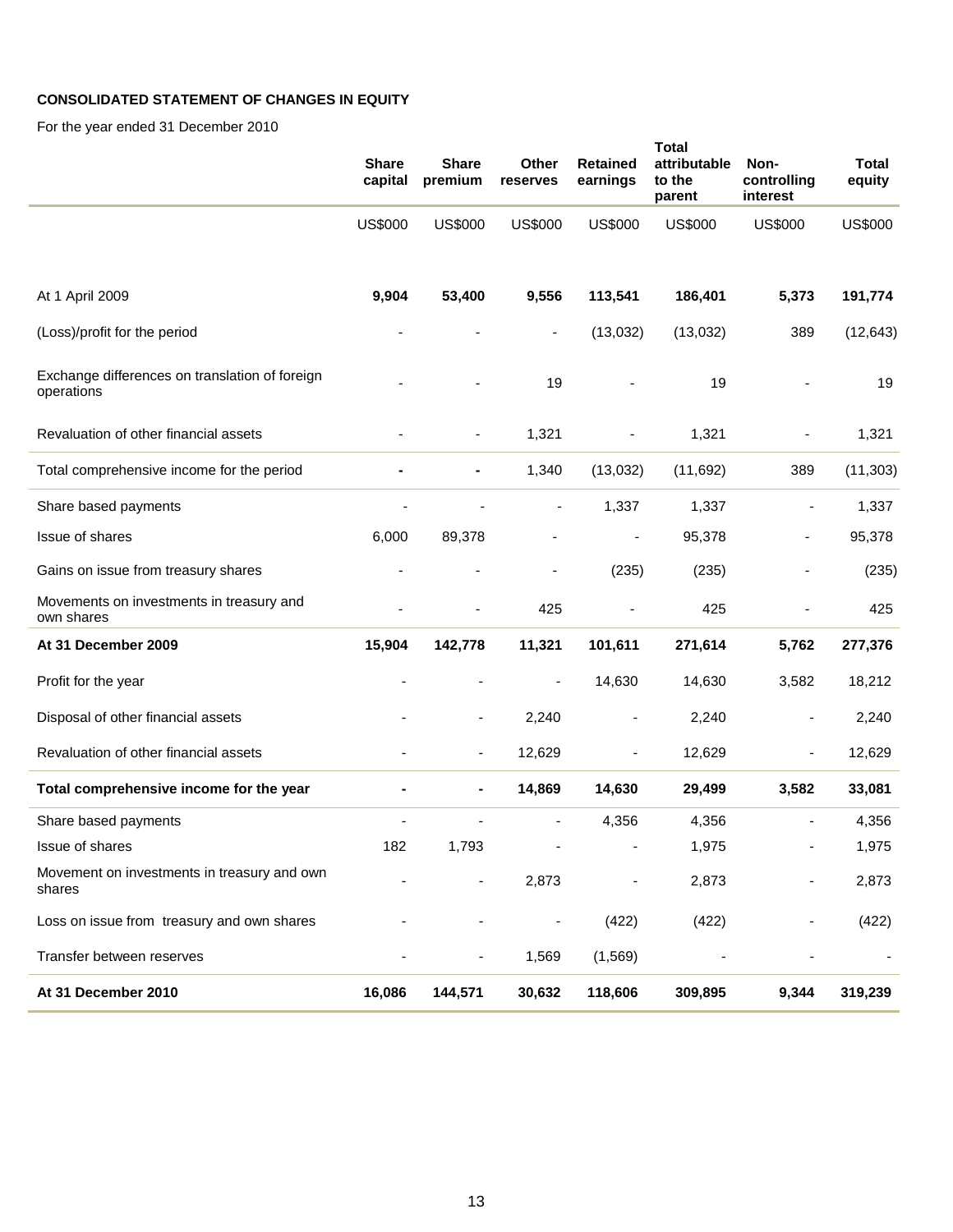# **CONSOLIDATED CASH FLOW STATEMENT**

| For the year ended 31 December 2010                       |      |                          | Year ended 31 December 2010       |                |                          | Nine months ended 31 December 2009 |                |  |
|-----------------------------------------------------------|------|--------------------------|-----------------------------------|----------------|--------------------------|------------------------------------|----------------|--|
|                                                           | note | Continuing<br>operations | <b>Discontinued</b><br>operations | <b>Total</b>   | Continuing<br>operations | Discontinued<br>operations         | Total          |  |
| Profit/(loss) for the period                              |      | <b>US\$000</b>           | <b>US\$000</b>                    | <b>US\$000</b> | <b>US\$000</b>           | <b>US\$000</b>                     | <b>US\$000</b> |  |
| Cash flows from operating activities                      |      |                          |                                   |                |                          |                                    |                |  |
| Profit/(loss) for the period                              |      | 5,454                    | 12,758                            | 18,212         | (8, 224)                 | (4, 419)                           | (12, 643)      |  |
| Adjusted for:                                             |      |                          |                                   |                |                          |                                    |                |  |
| Depreciation of non-current assets                        | 8    | 32,618                   | 15,394                            | 48,012         | 28                       | 10,589                             | 10,617         |  |
| Exceptional non-cash items                                | 15   |                          |                                   |                | 3,363                    | 15,080                             | 18,443         |  |
| Deferred stripping adjustment                             |      |                          |                                   |                |                          | 6,032                              | 6,032          |  |
| Share based payments                                      |      | 8,625                    |                                   | 8,625          | 1,337                    |                                    | 1,337          |  |
| Provisions                                                |      |                          | 972                               | 972            |                          | 2,874                              | 2,874          |  |
| Taxation in the income statement                          |      | 12,021                   | 3,316                             | 15,337         | 609                      | 1,479                              | 2,088          |  |
| Non-operating items in the income statement               | 15   | 4,568                    | 102                               | 4,670          | 39                       | (73)                               | (34)           |  |
|                                                           |      | 63,286                   | 32,542                            | 95,828         | (2,848)                  | 31,562                             | 28,714         |  |
| Movements in working capital                              |      |                          |                                   |                |                          |                                    |                |  |
| (Increase)/decrease in inventory                          |      | (11, 495)                | 840                               | (10, 655)      | (8,884)                  | (4, 115)                           | (12,999)       |  |
| Increase in trade and other receivables                   |      | (14,007)                 | (699)                             | (14, 706)      | (1,000)                  | (1,460)                            | (2,460)        |  |
| (Decrease)/increase in trade and other payables           |      | (2, 248)                 | (885)                             | (3, 133)       | 4,049                    | (165)                              | 3,884          |  |
| Net cash generated by operations                          |      | 35,536                   | 31,798                            | 67,334         | (8,683)                  | 25,822                             | 17,139         |  |
| Interest received                                         |      | 5                        | 100                               | 105            | 393                      | 32                                 | 425            |  |
| Interest paid                                             |      | (5, 170)                 | (8)                               | (5, 178)       | (476)                    | (34)                               | (510)          |  |
| Income tax received                                       |      |                          | 772                               | 772            |                          |                                    |                |  |
| Net cash generated by operating activities                |      | 30,371                   | 32,662                            | 63,033         | (8,766)                  | 25,820                             | 17,054         |  |
| Cash flows from investing activities                      |      |                          |                                   |                |                          |                                    |                |  |
| Payments for property, plant and equipment                | 8    | (43, 978)                | (5, 139)                          | (49, 117)      | (42, 788)                | (4,059)                            | (46, 847)      |  |
| Inata pre-commercial revenues capitalised                 | 8    | 21,495                   |                                   | 21,495         |                          |                                    |                |  |
| Inata pre-commercial costs capitalised                    | 8    | (14, 296)                |                                   | (14, 296)      |                          |                                    |                |  |
| Deferred consideration paid                               |      |                          | (2, 167)                          | (2, 167)       | (927)                    |                                    | (927)          |  |
| Exploration and evaluation expenses                       | 7    | (10, 170)                | (2, 564)                          | (12, 734)      | (2,881)                  | (6,032)                            | (8,913)        |  |
| Net cash movement on purchase of subsidiary               |      |                          |                                   |                | (21, 143)                |                                    | (21, 143)      |  |
| Net cash movement on disposal of subsidiary and           | 5    | 9,920                    |                                   | 9,920          | 1,095                    |                                    | 1,095          |  |
| investments                                               |      |                          |                                   |                |                          |                                    |                |  |
| <b>Rehabilitation costs</b>                               |      |                          | (1, 518)                          | (1, 518)       |                          |                                    |                |  |
| Net cash used in investing activities                     |      | (37, 029)                | (11, 388)                         | (48, 417)      | (66, 644)                | (10,091)                           | (76, 735)      |  |
| Cash flows from financing activities                      |      |                          |                                   |                |                          |                                    |                |  |
| Expenses of listing on Oslo Børs                          | 5    | (2, 363)                 |                                   | (2, 363)       |                          |                                    |                |  |
| Proceeds from issue of equity shares                      |      | 2,265                    |                                   | 2,265          |                          |                                    |                |  |
| Loans (repaid)/received                                   |      | (12,000)                 |                                   | (12,000)       | 34,200                   |                                    | 34,200         |  |
| Net cash flows from financing activities                  |      | (12,098)                 | $\blacksquare$                    | (12,098)       | 34,200                   |                                    | 34,200         |  |
| Net cash movement                                         |      | (18, 756)                | 21,274                            | 2,518          | (41, 210)                | 15,729                             | (25, 481)      |  |
| Intercompany transfers                                    |      | 21,134                   | (21, 134)                         |                | 14,796                   | (14, 796)                          |                |  |
| Exchange (losses)/gains                                   |      | (49)                     | (2)                               | (51)           | 44                       | 75                                 | 119            |  |
| Reclassification of cash not held for sale                |      | 17,731                   | (17, 731)                         |                |                          |                                    |                |  |
| Total increase/(decrease) in cash and cash<br>equivalents |      | 20,060                   | (17, 593)                         | 2,467          | (26, 370)                | 1,008                              | (25, 362)      |  |
| Cash and cash equivalents at start of the period          |      | 29,463                   | 17,593                            | 47,056         | 55,833                   | 16,585                             | 72,418         |  |
| Cash and cash equivalents at end of period                |      | 49,523                   |                                   | 49,523         | 29,463                   | 17,593                             | 47,056         |  |
|                                                           |      |                          |                                   |                |                          |                                    |                |  |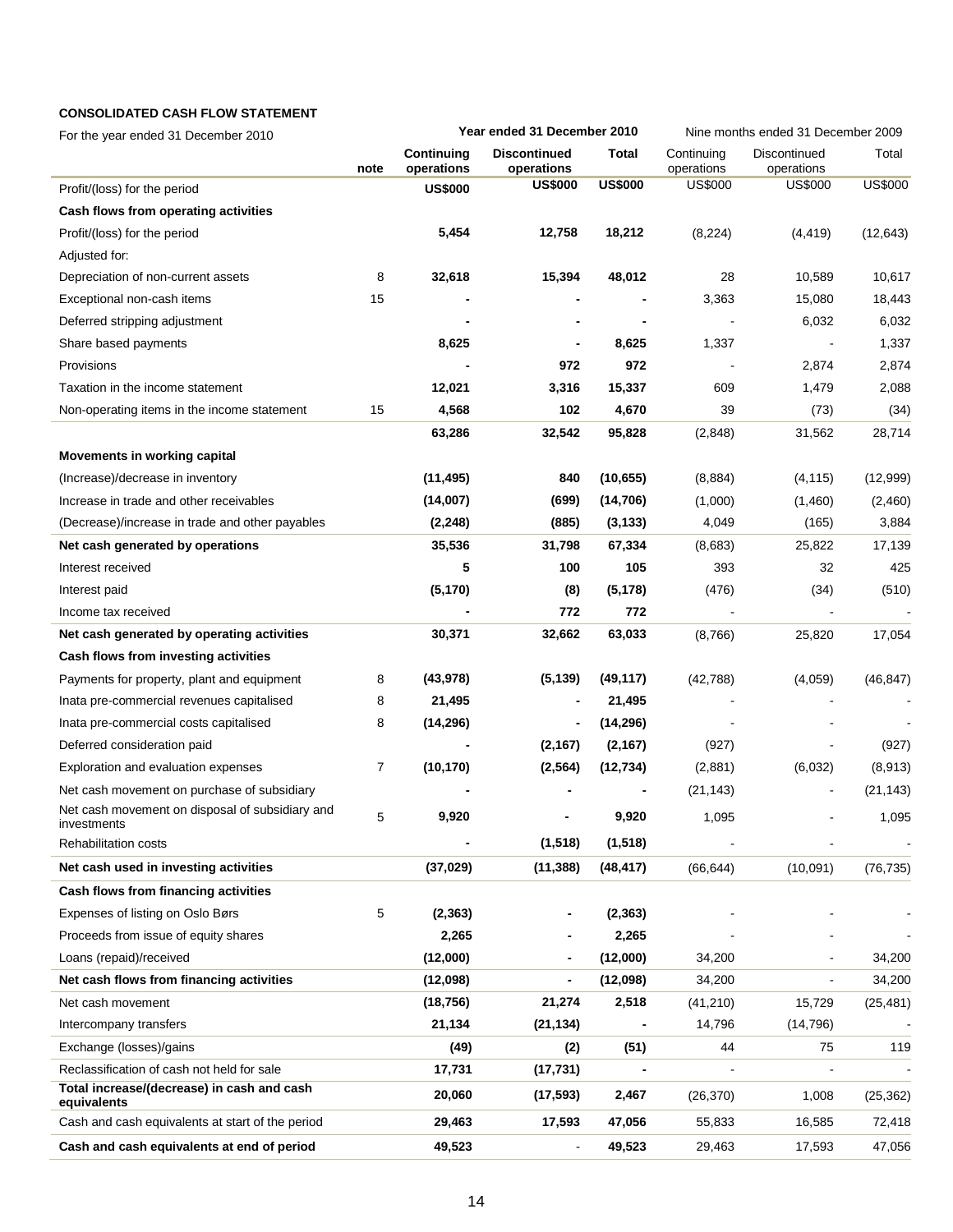# **NOTES TO THE FINANCIAL STATEMENTS**

For the year ended 31 December 2010

## 1. **BASIS OF PREPARATION**

The Group financial statements consolidate those of the Company and of its subsidiary undertakings; the consolidated financial statements have been prepared in accordance with IFRS and International Financial Reporting Interpretations Committee (IFRIC) interpretations as adopted by the European Union at 31 December 2010.

The financial information set out in this preliminary announcement does not constitute statutory accounts as defined in Section 435 of the Companies Act 2006. The consolidated statement of financial position at 31 December 2010 and the consolidated income statement, consolidated cash flow statement and other primary statements and associated notes (excluding note 16) for the year then ended have been extracted from the Group's statutory financial statements for the year ended 31 December 2010 (which have not yet been filed with Companies House) upon which the auditor's opinion is unqualified, and does not include any statement under Section 498 (2) or (3) of the Companies Act 2006.

#### **2. DISPOSAL GROUP CLASSIFIED AS HELD FOR SALE AND DISCONTINUED OPERATIONS**

On 24 December 2010, the Company announced that it had signed a binding agreement for the conditional sale of its South East Asian assets for cash consideration of US\$200 million. The South East Asian assets include the Penjom mine in Malaysia; the North Lanut mine and Bakan project in North Sulawesi, Indonesia; and a number of exploration properties in Indonesia. Completion is conditional on government agency approvals and other conditions precedent. The transaction was also subject to certain rights of first refusal ("ROFR") held by minority interest parties. At 10 February 2011, being the expiry date for notification of exercise by minority interests of their rights of first refusal over certain of the sale assets, these rights had either lapsed unexercised or been assigned to J&Partners; further issues remain to be addressed.

The signing of the agreement to sell the Group's South East Asian assets concluded a strategic review of these assets that had been undertaken during 2010. The outcome of this process was a conclusion that the sale of these assets was the best way of delivering value to shareholders from the South East Asian business. Therefore, in accordance with IFRS 5, Noncurrent Assets Held for Sale and Discontinued Operations, all of the assets and liabilities of the Indonesian and Malaysian operations, apart from cash, have been treated as a disposal group and are disclosed separately on the balance sheet. Prior to the reclassification, management reviewed the carrying values and recognition of assets and liabilities respectively, and no adjustments have been required to measure assets and liabilities at the lower of carrying value or fair value less costs to sell.

The disposal will be on a debt-free cash-free basis, and therefore the cash held in the Indonesian and Malaysian entities at 31 December 2010 has been treated as Group cash and cash equivalents and does not form part of held for sale assets.

The results of the Malaysian and Indonesian operations have been treated as discontinued operations and presented separately in the income statement for both the current and comparative period.

The disposal group comprises all operations that are classified as the Malaysian and Indonesian segments for the purposes of segmental reporting under IFRS 8. The internal reporting of the results of these operations to management remains unchanged. Therefore, the results of these segments remain included in the segmental analysis presented in Note 3 and provide an analysis of the net profit from discontinued operations as presented in the consolidated income statement, and the composition of disposal group assets and liabilities. The segmental cash flow statement in Note 3 provides an analysis of operating cash flows attributable to discontinued operations, and cash spent on investing activities.

The goodwill and deferred consideration recognised in the consolidated statement of financial position at 31 December 2009 relates to Avocet's 80 per cent interest in the Indonesian company PT Avocet Bolaang Mongondow. The goodwill and deferred consideration relate to the disposal group held for sale, therefore the respective carrying values at the period end have been included in the assets and liabilities of the disposal group held for sale. Prior to the transfer to the disposal group, the recoverability of the goodwill was assessed by reference to the recoverable amount of PT Avocet Bolaang Mongondow and no impairment was required.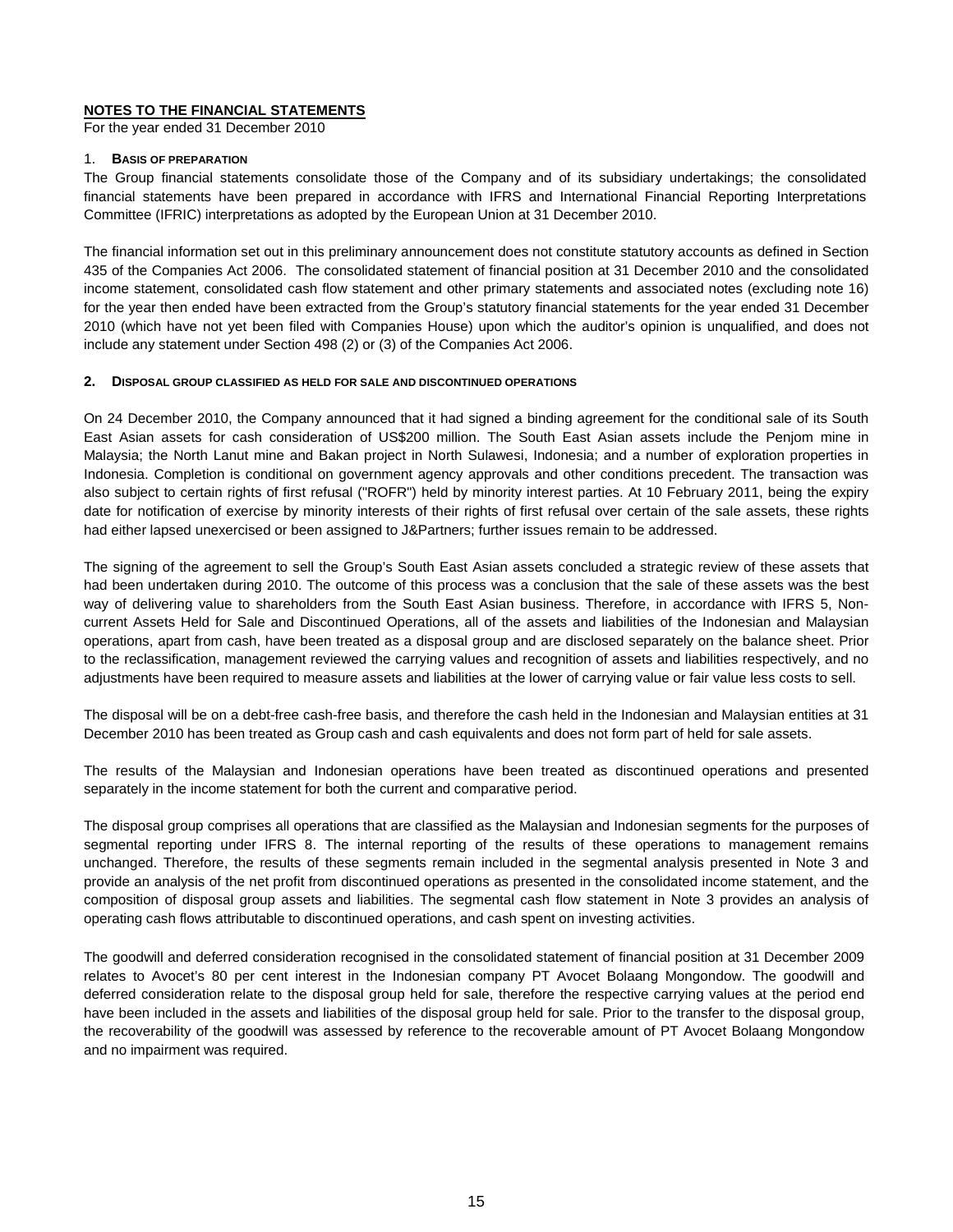# **3. SEGMENTAL REPORTING**

| For the year ended 31 December<br>2010              |     |                              | <b>Continuing operations</b> |                | <b>Discontinued operations</b> |                |                |                |
|-----------------------------------------------------|-----|------------------------------|------------------------------|----------------|--------------------------------|----------------|----------------|----------------|
|                                                     |     | <b>UK</b>                    | West<br><b>Africa</b>        | <b>Total</b>   | <b>Malaysia</b>                | Indonesia      | <b>Total</b>   | <b>TOTAL</b>   |
|                                                     |     | <b>US\$000</b>               | <b>US\$000</b>               | <b>US\$000</b> | <b>US\$000</b>                 | <b>US\$000</b> | <b>US\$000</b> | <b>US\$000</b> |
| <b>INCOME STATEMENT</b>                             |     |                              |                              |                |                                |                |                |                |
| Revenue                                             |     |                              | 132,779                      | 132,779        | 63,387                         | 58,427         | 121,814        | 254,593        |
| <b>Cost of Sales</b>                                |     | 503                          | (95, 638)                    | (95, 135)      | (59, 706)                      | (45, 827)      | (105, 533)     | (200, 668)     |
| Cash production costs:                              |     | ٠                            |                              |                |                                |                |                |                |
| - mining                                            |     | $\overline{\phantom{a}}$     | (15, 321)                    | (15, 321)      | (29, 454)                      | (16, 501)      | (45, 955)      | (61, 276)      |
| - processing                                        |     | $\overline{\phantom{a}}$     | (24, 719)                    | (24, 719)      | (12,097)                       | (8, 242)       | (20, 339)      | (45,058)       |
| - overheads                                         |     | $\qquad \qquad \blacksquare$ | (15, 274)                    | (15, 274)      | (2,222)                        | (6,988)        | (9,210)        | (24, 484)      |
| - royalties                                         |     | ä,                           | (7, 304)                     | (7, 304)       | (4, 443)                       | (334)          | (4, 777)       | (12,081)       |
|                                                     |     |                              | (62, 618)                    | (62, 618)      | (48, 216)                      | (32,065)       | (80, 281)      | (142, 899)     |
| Changes in inventory                                |     |                              | 3,977                        | 3,977          | (2,785)                        | 823            | (1,962)        | 2,015          |
| Other cost of sales                                 | (a) | 627                          | (4, 503)                     | (3,876)        | (2,899)                        | (4,997)        | (7,896)        | (11, 772)      |
| Depreciation and amortisation                       | (b) | (124)                        | (32, 494)                    | (32, 618)      | (5,806)                        | (9,588)        | (15, 394)      | (48, 012)      |
| Gross profit/(loss)                                 |     | 503                          | 37,141                       | 37,644         | 3,681                          | 12,600         | 16,281         | 53,925         |
|                                                     |     |                              |                              |                |                                |                |                |                |
| Administrative expenses and<br>share based payments |     | (15,665)                     | $\overline{\phantom{a}}$     | (15,665)       |                                |                |                | (15,665)       |
| <b>Operating (loss)/profit</b>                      |     | (15, 162)                    | 37,141                       | 21,979         | 3,681                          | 12,600         | 16,281         | 38,260         |
| (Loss/)profit on disposal of<br>investments and PPE |     | (2, 395)                     | 5,064                        | 2,669          | (136)                          | (15)           | (151)          | 2,518          |
| Net finance items                                   |     | (3,759)                      | (3, 414)                     | (7, 173)       | (133)                          | 77             | (56)           | (7, 229)       |
| (Loss)/profit before taxation                       |     | (21, 316)                    | 38,791                       | 17,475         | 3,412                          | 12,662         | 16,074         | 33,549         |
| Analysed as:                                        |     |                              |                              |                |                                |                |                |                |
| (Loss)/profit before tax and<br>exceptional items   |     | (16, 558)                    | 33,727                       | 17,169         | 3,548                          | 12,677         | 16,225         | 33,394         |
| <b>Exceptional items</b>                            |     | (4,758)                      | 5,064                        | 306            | (136)                          | (15)           | (151)          | 155            |
| Taxation                                            |     | (2, 428)                     | (9, 593)                     | (12,021)       | (25)                           | (3,291)        | (3,316)        | (15, 337)      |
| (Loss)/profit for the period                        |     | (23, 744)                    | 29,198                       | 5,454          | 3,387                          | 9,371          | 12,758         | 18,212         |
| Attributable to:                                    |     |                              |                              |                |                                |                |                |                |
| Non-controlling interest                            |     |                              | 1,457                        | 1,457          |                                | 2,125          | 2,125          | 3,582          |
| Equity shareholders of parent<br>company            |     | (23, 744)                    | 27,741                       | 3,997          | 3,387                          | 7,246          | 10,633         | 14,630         |
|                                                     |     |                              |                              |                |                                |                |                |                |
| <b>EBITDA</b>                                       | (c) | (15,038)                     | 69,635                       | 54,597         | 9,487                          | 22,188         | 31,675         | 86,272         |

(a) Other cost of sales represents costs not directly related to production, including exploration expenditure not capitalised;

(b) Includes amounts in respect of the amortisation of closure provisions at Inata, Penjom and North Lanut;

(c) EBITDA represents earnings before exceptional items, finance items, tax, depreciation and amortisation.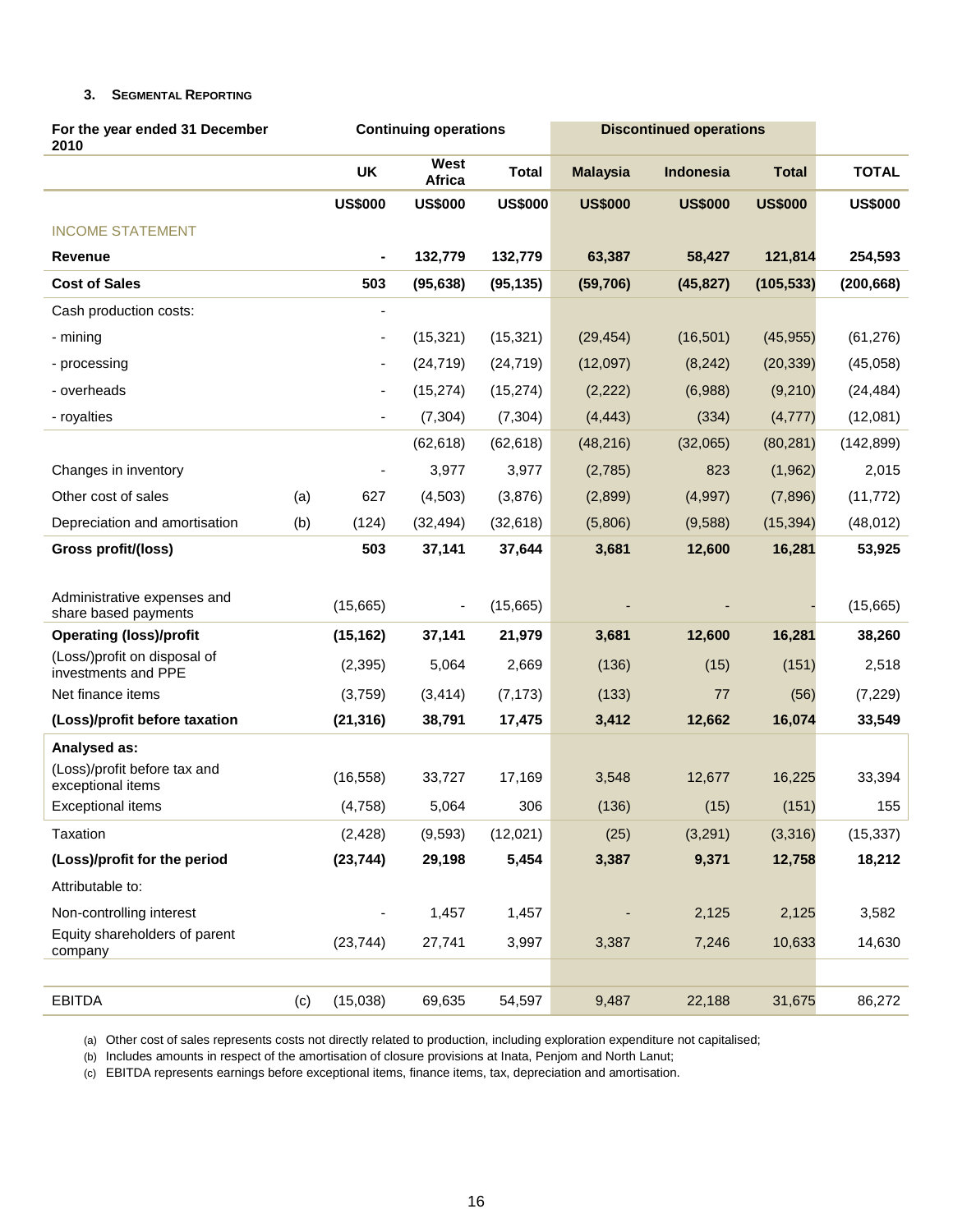# **3. SEGMENTAL REPORTING (CONTINUED)**

|                                                           |     |                | <b>Continuing operations</b> |                | <b>Discontinued operations</b> |                  |                |                |
|-----------------------------------------------------------|-----|----------------|------------------------------|----------------|--------------------------------|------------------|----------------|----------------|
| At 31 December 2010                                       |     | <b>UK</b>      | West<br>Africa               | <b>Total</b>   | <b>Malaysia</b>                | Indonesia        | <b>Total</b>   | <b>TOTAL</b>   |
| <b>STATEMENT OF FINANCIAL</b><br><b>POSITION</b>          |     | <b>US\$000</b> | <b>US\$000</b>               | <b>US\$000</b> | <b>US\$000</b>                 | <b>US\$000</b>   | <b>US\$000</b> | <b>US\$000</b> |
|                                                           |     |                |                              |                |                                |                  |                |                |
| Non-current assets                                        |     | 2,280          | 270,542                      | 272,822        | 43,076                         | 51,537           | 94,613         | 367,435        |
| Inventories                                               |     |                | 20,379                       | 20,379         | 9,724                          | 11,817           | 21,541         | 41,920         |
| Trade and other receivables                               |     | 733            | 15,424                       | 16,157         | 2,029                          | 7,367            | 9,396          | 25,553         |
| Cash and cash equivalents                                 |     | 12,812         | 18,980                       | 31,792         | 4,963                          | 12,768           | 17,731         | 49,523         |
| Reclassification of cash not<br>held for sale             | (f) | 17,731         | $\blacksquare$               | 17,731         | (4,963)                        | (12,768)         | (17, 731)      |                |
| <b>Total assets</b>                                       |     | 33,556         | 325,325                      | 358,881        | 54,829                         | 70,721           | 125,550        | 484,431        |
| <b>Current liabilities</b>                                |     | (3,888)        | (48, 542)                    | (52, 430)      | (8,960)                        | (9,681)          | (18, 641)      | (71, 071)      |
| Non-current liabilities                                   |     | (25, 430)      | (41,900)                     | (67, 330)      | (10, 594)                      | (16, 197)        | (26, 791)      | (94, 121)      |
| <b>Total liabilities</b>                                  |     | (29, 318)      | (90, 442)                    | (119, 760)     | (19, 554)                      | (25, 878)        | (45, 432)      | (165, 192)     |
| <b>Net assets</b>                                         |     | 4,238          | 234,883                      | 239,121        | 35,275                         | 44,843           | 80,118         | 319,239        |
| For the year ended 31<br>December 2010                    |     | <b>UK</b>      | West<br>Africa               | Total          | <b>Malaysia</b>                | <b>Indonesia</b> | <b>Total</b>   | <b>TOTAL</b>   |
|                                                           |     | <b>US\$000</b> | <b>US\$000</b>               | <b>US\$000</b> | <b>US\$000</b>                 | <b>US\$000</b>   | <b>US\$000</b> | <b>US\$000</b> |
| <b>CASH FLOW STATEMENT</b>                                |     |                |                              |                |                                |                  |                |                |
| (Loss)/profit for the period                              |     | (23, 744)      | 29,198                       | 5,454          | 3,387                          | 9,371            | 12,758         | 18,212         |
| Adjustments for non-cash items                            | (d) | 17,395         | 40,437                       | 57,832         | 5,977                          | 13,807           | 19,784         | 77,616         |
| Movements in working capital                              |     | 84             | (27, 834)                    | (27, 750)      | 920                            | (1,664)          | (744)          | (28, 494)      |
| Net cash (used in)/generated<br>by operations             |     | (6, 265)       | 41,801                       | 35,536         | 10,284                         | 21,514           | 31,798         | 67,334         |
| Net interest received                                     |     | (1, 162)       | (4,003)                      | (5, 165)       | 22                             | 70               | 92             | (5,073)        |
| Net tax (paid)/received                                   |     |                |                              |                | (52)                           | 824              | 772            | 772            |
| Purchase of property, plant<br>and equipment              |     | (65)           | (36, 714)                    | (36, 779)      | (2,979)                        | (2, 160)         | (5, 139)       | (41, 918)      |
| Deferred exploration<br>expenditure                       |     | (299)          | (9,871)                      | (10, 170)      |                                | (2, 564)         | (2, 564)       | (12, 734)      |
| Other cash movements                                      | (e) | 3,157          | 15,750                       | 18,907         | (12, 886)                      | (11, 935)        | (24, 821)      | (5, 914)       |
| Reclassification of cash not<br>held for sale             | (f) | 17,731         |                              | 17,731         | (4,963)                        | (12, 768)        | (17, 731)      |                |
| Total increase/(decrease) in<br>cash and cash equivalents |     | 13,097         | 6,963                        | 20,060         | (10, 574)                      | (7,019)          | (17, 593)      | 2,467          |

(d) Adjustments for non-cash items include depreciation and amortisation, share based payments, movement in provision, taxation in the income statement and non-operating items in the income statement;

(e) Other cash movements include deferred consideration paid, cash flows from financing activities, and exchange losses;

(f) The sale of South East Asian subsidiaries is for a debt-free cash-free consideration. Therefore, cash held in Malaysian and Indonesian subsidiaries at 31 December 2010 has been excluded from the held for sale assets, and reported as Group cash in the consolidated statement of financial position.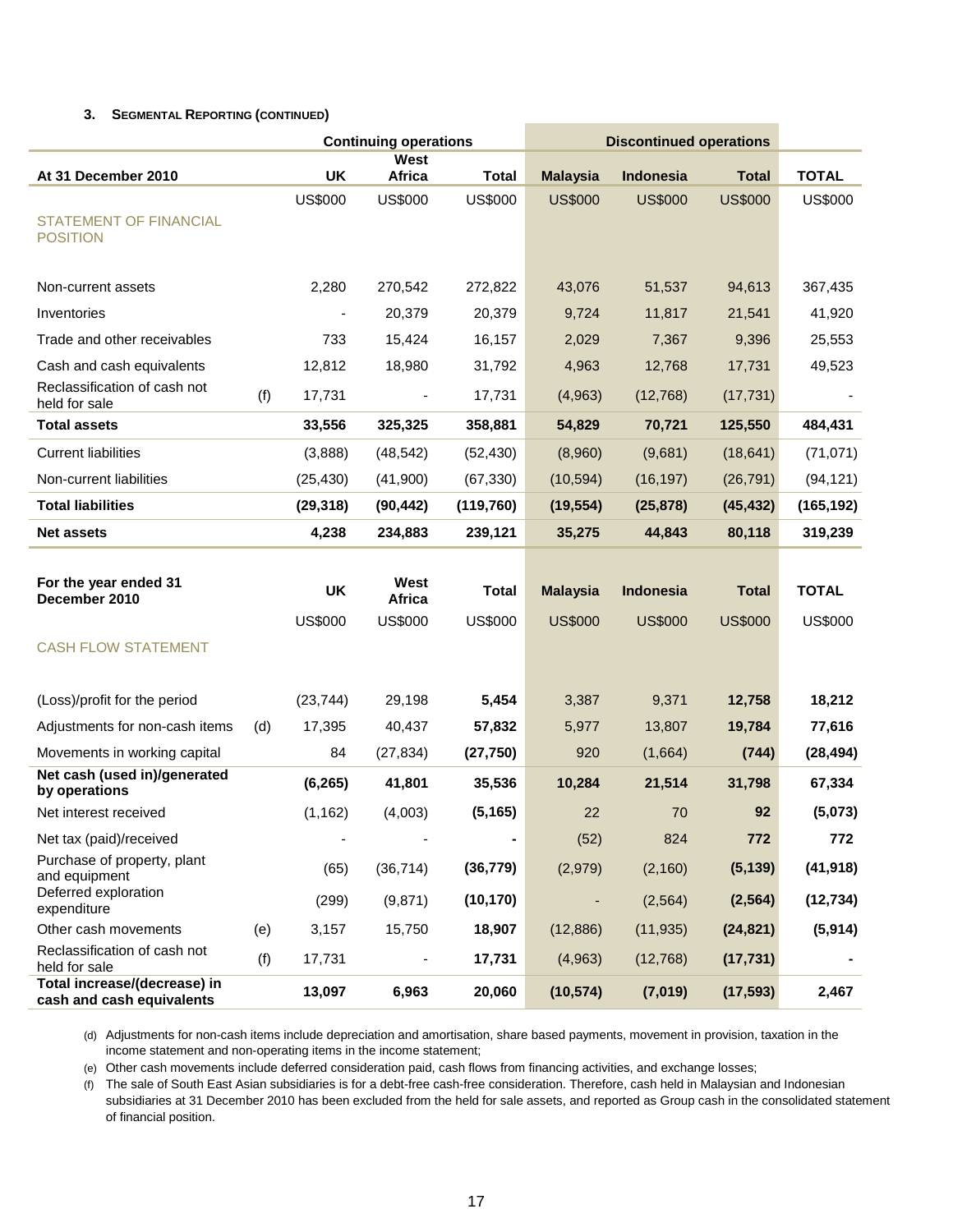# **3. SEGMENTAL REPORTING (CONTINUED)**

# **For the nine months ended 31 December 2009**

|                                                     |     | <b>Continuing operations</b> |                          |                          | <b>Discontinued operations</b> |                |                |                |
|-----------------------------------------------------|-----|------------------------------|--------------------------|--------------------------|--------------------------------|----------------|----------------|----------------|
|                                                     |     | UK                           | West<br>Africa           | <b>Total</b>             | <b>Malaysia</b>                | Indonesia      | <b>Total</b>   | <b>TOTAL</b>   |
|                                                     |     | <b>US\$000</b>               | <b>US\$000</b>           | <b>US\$000</b>           | <b>US\$000</b>                 | <b>US\$000</b> | <b>US\$000</b> | <b>US\$000</b> |
| <b>INCOME STATEMENT</b>                             |     |                              |                          |                          |                                |                |                |                |
| Revenue                                             |     |                              |                          |                          | 46,045                         | 36,900         | 82,945         | 82,945         |
| <b>Cost of Sales</b>                                |     | (17)                         | $\blacksquare$           | (17)                     | (43, 555)                      | (27, 230)      | (70, 785)      | (70, 802)      |
| Cash production costs:                              |     |                              |                          |                          |                                |                |                |                |
| - mining                                            |     |                              |                          |                          | (19,500)                       | (10, 579)      | (30,079)       | (30,079)       |
| - processing                                        |     |                              |                          | $\overline{\phantom{a}}$ | (8, 544)                       | (5, 146)       | (13,690)       | (13,690)       |
| - overheads                                         |     |                              |                          | -                        | (1,809)                        | (4,299)        | (6, 108)       | (6, 108)       |
| - royalties                                         |     |                              |                          |                          | (3,227)                        | (250)          | (3, 477)       | (3, 477)       |
|                                                     |     |                              |                          |                          | (33,080)                       | (20, 274)      | (53, 354)      | (53, 354)      |
| Deferred stripping adjustment                       |     |                              |                          |                          | (6,032)                        |                | (6,032)        | (6,032)        |
| Changes in inventory                                |     |                              |                          | $\overline{\phantom{a}}$ | 2,643                          | 1,615          | 4,258          | 4,258          |
| Other cost of sales                                 | (a) | 11                           |                          | 11                       | (2,841)                        | (2, 227)       | (5,068)        | (5,057)        |
| Depreciation and amortisation                       | (b) | (28)                         | $\overline{\phantom{a}}$ | (28)                     | (4, 245)                       | (6, 344)       | (10, 589)      | (10, 617)      |
| <b>Gross (loss)/profit</b>                          |     | (17)                         | ۰                        | (17)                     | 2,490                          | 9,670          | 12,160         | 12,143         |
|                                                     |     |                              |                          |                          |                                |                |                |                |
| Administrative expenses and<br>share based payments |     | (4, 196)                     |                          | (4, 196)                 | (40)                           | (53)           | (93)           | (4, 289)       |
| Deferred stripping impairment                       |     | ÷,                           |                          | $\overline{\phantom{a}}$ | (7, 957)                       | -              | (7, 957)       | (7, 957)       |
| <b>Exploration impairment</b>                       |     | (2,742)                      | (621)                    | (3, 363)                 |                                | (7, 123)       | (7, 123)       | (10, 486)      |
| <b>Operating (loss)/profit</b>                      |     | (6, 955)                     | (621)                    | (7, 576)                 | (5,507)                        | 2,494          | (3,013)        | (10, 589)      |
| Net finance items                                   |     | (39)                         |                          | (39)                     | 10                             | 63             | 73             | 34             |
| (Loss)/profit before taxation                       |     | (6,994)                      | (621)                    | (7,615)                  | (5, 497)                       | 2,557          | (2,940)        | (10, 555)      |
| Analysed as:                                        |     |                              |                          |                          |                                |                |                |                |
| (Loss)/profit before tax and<br>exceptional items   |     | (4,252)                      |                          | (4, 252)                 | 2,460                          | 9,680          | 12,140         | 7,888          |
| <b>Exceptional items</b>                            |     | (2,742)                      | (621)                    | (3, 363)                 | (7, 957)                       | (7, 123)       | (15,080)       | (18, 443)      |
| Taxation                                            |     | (609)                        |                          | (609)                    | 1,200                          | (2,679)        | (1, 479)       | (2,088)        |
| Loss for the period                                 |     | (7,603)                      | (621)                    | (8, 224)                 | (4, 297)                       | (122)          | (4, 419)       | (12, 643)      |
| Attributable to:                                    |     |                              |                          |                          |                                |                |                |                |
| Non-controlling interest                            |     |                              |                          |                          |                                | 389            | 389            | 389            |
| Equity shareholders of parent<br>company            |     | (7,603)                      | (621)                    | (8, 224)                 | (4, 297)                       | (511)          | (4,808)        | (13,032)       |
| <b>EBITDA</b>                                       | (c) | (4, 185)                     | $\blacksquare$           | (4, 185)                 | 6,695                          | 15,961         | 22,656         | 18,471         |

(a) Other costs of sales represents costs not directly related to production, including exploration expenditure not capitalised;

(b) Includes amounts in respect of the amortisation of closure provisions at Penjom and North Lanut.

(c) EBITDA represents earnings before exceptional items, finance items, tax, depreciation and amortisation.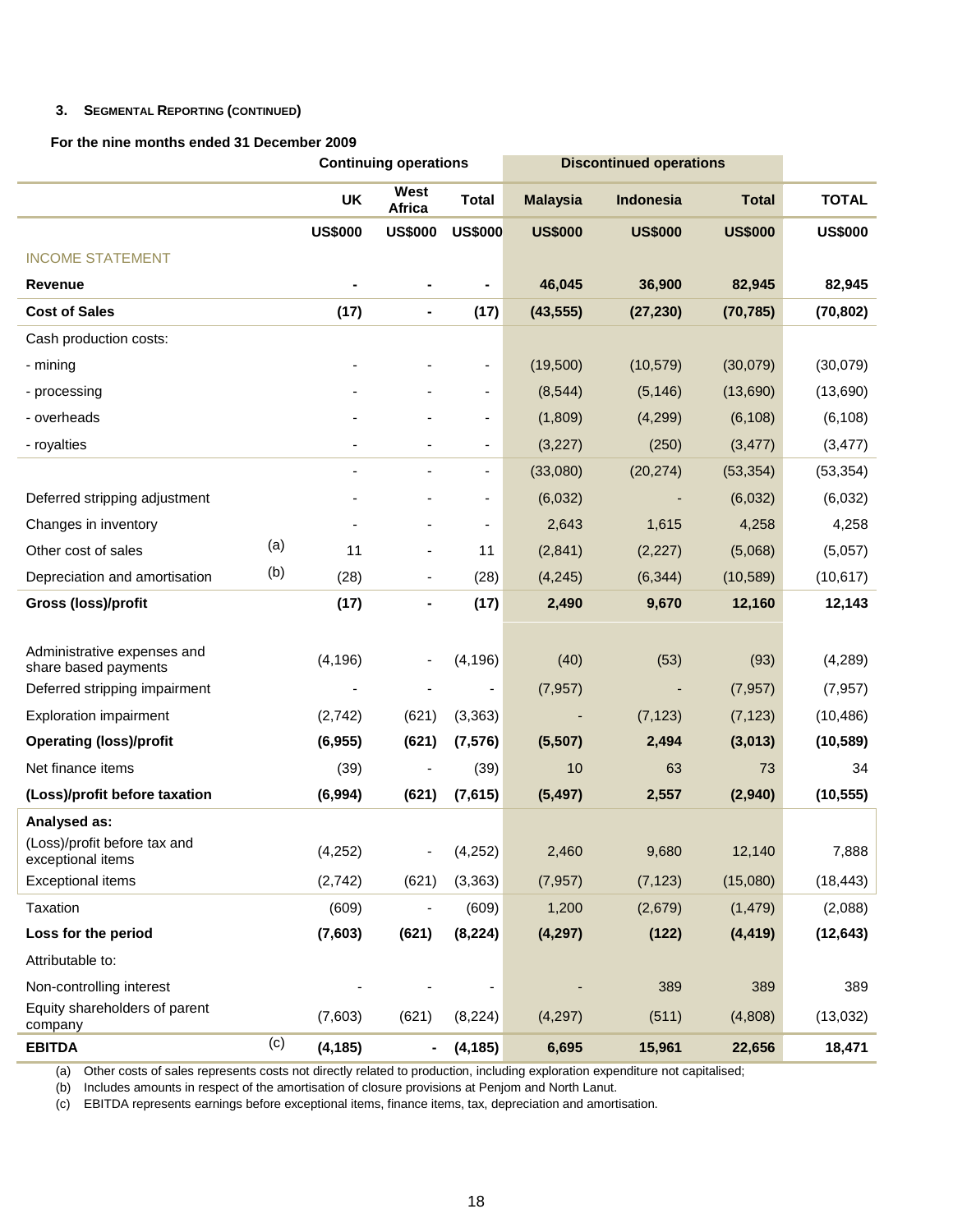# **3. SEGMENTAL REPORTING (CONTINUED)**

| At 31 December 2009                              |     |                | <b>Continuing operations</b> |                | <b>Discontinued operations</b> |                  |                |                |
|--------------------------------------------------|-----|----------------|------------------------------|----------------|--------------------------------|------------------|----------------|----------------|
|                                                  |     | <b>UK</b>      | West<br>Africa               | Total          | <b>Malaysia</b>                | <b>Indonesia</b> | <b>Total</b>   | <b>TOTAL</b>   |
|                                                  |     | <b>US\$000</b> | <b>US\$000</b>               | <b>US\$000</b> | <b>US\$000</b>                 | <b>US\$000</b>   | <b>US\$000</b> | <b>US\$000</b> |
| <b>STATEMENT OF FINANCIAL</b><br><b>POSITION</b> |     |                |                              |                |                                |                  |                |                |
|                                                  |     |                |                              |                |                                |                  |                |                |
| Non-current assets                               |     | 15,873         | 237,221                      | 253,094        | 38,762                         | 51,621           | 90,383         | 343,477        |
| Inventories                                      |     | $\blacksquare$ | 8,884                        | 8,884          | 11,815                         | 10,567           | 22,382         | 31,266         |
| Trade and other receivables                      |     | 1,086          | 1,866                        | 2,952          | 2,415                          | 9,532            | 11,947         | 14,899         |
| Cash and cash equivalents                        |     | 17,446         | 12,017                       | 29,463         | 10,574                         | 7,019            | 17,593         | 47,056         |
| <b>Total assets</b>                              |     | 34,405         | 259,988                      | 294,393        | 63,566                         | 78,739           | 142,305        | 436,698        |
| <b>Current liabilities</b>                       |     | 2,334          | 28,005                       | 30,339         | 10,617                         | 6,737            | 17,354         | 47,693         |
| Non-current liabilities                          |     | 28,230         | 66,768                       | 94,998         | 5,112                          | 11,519           | 16,631         | 111,629        |
| <b>Total liabilities</b>                         |     | 30,564         | 94,773                       | 125,337        | 15,729                         | 18,256           | 33,985         | 159,322        |
| <b>Net assets</b>                                |     | 3,841          | 165,215                      | 169,056        | 47,837                         | 60,483           | 108,320        | 277,376        |
|                                                  |     |                |                              |                |                                |                  |                |                |
| For the nine months ended<br>31 December 2009    |     | <b>UK</b>      | West<br><b>Africa</b>        | Total          | <b>Malaysia</b>                | <b>Indonesia</b> | <b>Total</b>   | <b>TOTAL</b>   |
|                                                  |     | <b>US\$000</b> | <b>US\$000</b>               | <b>US\$000</b> | <b>US\$000</b>                 | <b>US\$000</b>   | <b>US\$000</b> | <b>US\$000</b> |
| <b>CASH FLOW STATEMENT</b>                       |     |                |                              |                |                                |                  |                |                |
|                                                  |     |                |                              |                |                                |                  |                |                |
| Loss for the period                              |     | (7,603)        | (621)                        | (8, 224)       | (4, 297)                       | (122)            | (4, 419)       | (12, 643)      |
| Adjustments for non-cash items                   | (d) | 4.755          | 621                          | 5,376          | 19,445                         | 16,536           | 35,981         | 41,357         |
| Movements in working capital                     |     | (4,672)        | (1, 163)                     | (5,835)        | (4,229)                        | (1, 511)         | (5,740)        | (11, 575)      |
| Net cash (used in)/generated by<br>operations    |     | (7, 520)       | (1, 163)                     | (8,683)        | 10,919                         | 14,903           | 25,822         | 17,139         |
| Net interest (paid)/received                     |     | (83)           |                              | (83)           | (10)                           | 8                | (2)            | (85)           |
| Purchase of property, plant and<br>equipment     |     | (262)          | (42, 526)                    | (42,788)       | (1,657)                        | (2, 402)         | (4,059)        | (46, 847)      |
| Deferred exploration expenditure                 |     | (1,663)        | (1,218)                      | (2,881)        | (3,560)                        | (2, 472)         | (6,032)        | (8,913)        |
| Other cash movements                             | (e) | (28, 859)      | 56,924                       | 28,065         | (6, 172)                       | (8,549)          | (14, 721)      | 13,344         |
| Total (decrease)/increase in cash                |     | (38, 387)      | 12,017                       | (26, 370)      | (480)                          | 1,488            | 1,008          | (25, 362)      |

(d) Adjustments for non-cash items include depreciation and amortisation, exploration impairment, deferred stripping adjustments, deferred stripping impairment, share based payments, movement in provision, taxation in the income statement and non-operating items in the income statement;

(e) Other cash movements include cash flows from financing activities, deferred consideration payments, cash movements on purchase and disposal of subsidiaries, and exchange losses.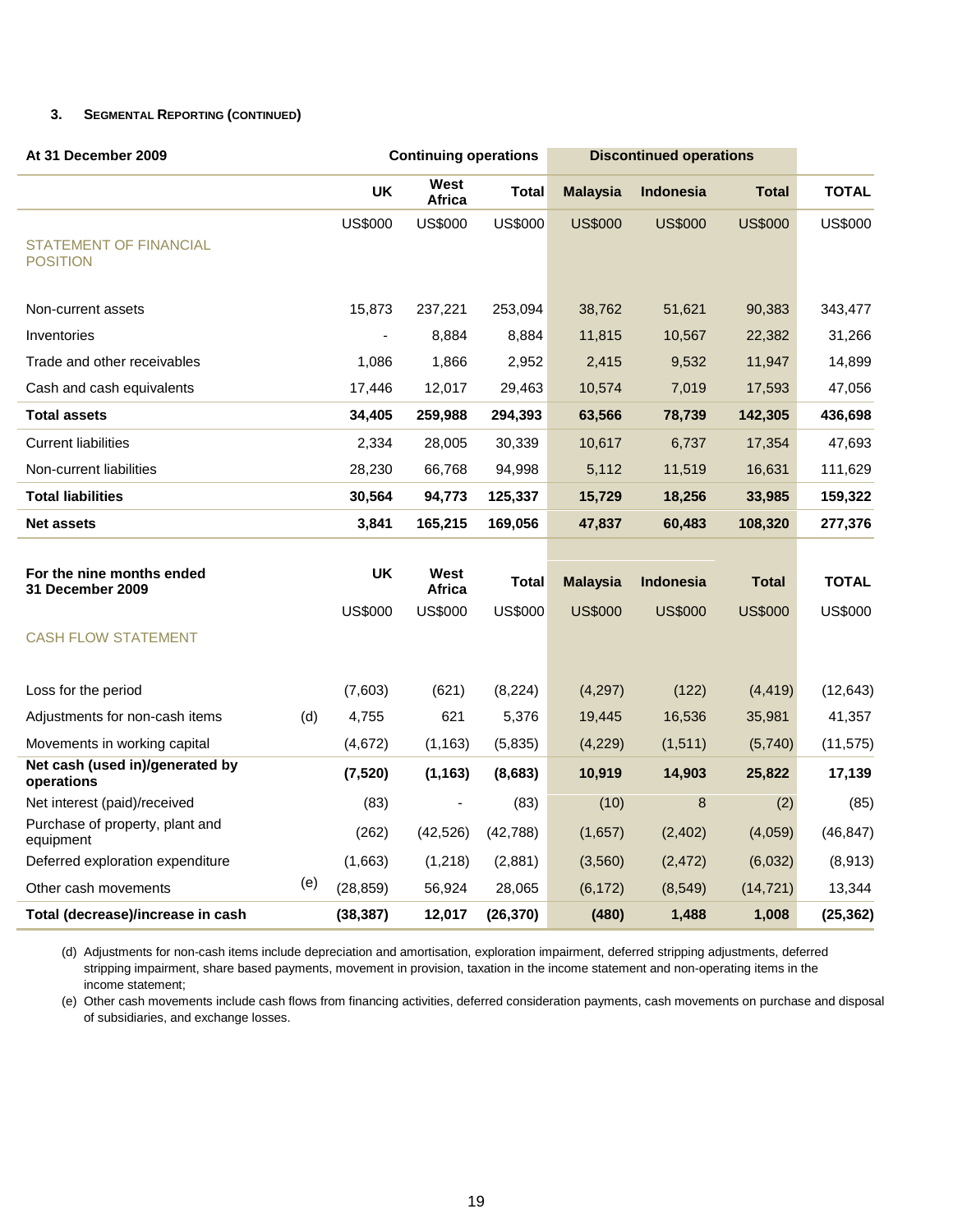#### **4. PROFIT BEFORE TAXATION AND EXCEPTIONAL ITEMS**

Profit before taxation and exceptional items is calculated as follows:

|                                                        | 31 December 2010<br>$(12$ months) | 31 December 2009<br>(9 months) |
|--------------------------------------------------------|-----------------------------------|--------------------------------|
|                                                        | <b>US\$000</b>                    | <b>US\$000</b>                 |
| Operating profit/(loss)                                | 38,260                            | (10, 589)                      |
| Add back deferred stripping impairment                 |                                   | 7,957                          |
| Add back exploration impairments                       |                                   | 10,486                         |
| Exchange (losses)/gains – continuing operations        | (49)                              | 44                             |
| Exchange (losses)/gains - discontinued operations      | (154)                             | 75                             |
| Net finance expense-continuing operations              | (4,761)                           | (83)                           |
| Net finance income/(expense) – discontinued operations | 98                                | (2)                            |
| Profit before tax and exceptional items                | 33,394                            | 7,888                          |

# **5. EXCEPTIONAL ITEMS**

|                                                   | 31 December 2010<br>$(12$ months) | 31 December 2009<br>(9 months) |
|---------------------------------------------------|-----------------------------------|--------------------------------|
|                                                   | <b>US\$000</b>                    | <b>US\$000</b>                 |
| Profit on disposal of Merit Mining                | 1,808                             |                                |
| Profit on redemption of debenture in Merit Mining | 3,138                             |                                |
| Loss on disposal of other financial assets        | (7, 341)                          |                                |
| Disposal of non-core exploration licences         | 5,064                             |                                |
| Profit on disposal of investments                 | 2,669                             |                                |
| Loss on disposal of property, plant and equipment | (151)                             |                                |
| Expenses of listing on Oslo Børs                  | (2, 363)                          |                                |
| <b>Exploration impairments</b>                    |                                   | (10, 486)                      |
| Deferred stripping impairment                     |                                   | (7, 957)                       |
| Exceptional profit/(loss) before taxation         | 155                               | (18, 443)                      |
| Taxation                                          |                                   | 2,228                          |
| Exceptional profit/(loss) after taxation          | 155                               | (16, 215)                      |
| Minority interest                                 |                                   | 51                             |
| Attributable to equity shareholders of the parent | 155                               | (16, 164)                      |

#### **DISPOSAL OF MERIT MINING CORPORATION AND PROFIT ON REDEMPTION OF DEBENTURE**

On 13 November 2009, Avocet announced that it had entered into a conditional agreement with Infinity Gold Mining Inc. ("Infinity") to sell its entire interest in Merit Mining Corporation ("Merit"), a non-core subsidiary acquired as part of the Wega Mining takeover. Although the agreement represented a binding commitment by Infinity to acquire 100 per cent of Avocet's interest, completion of the transaction was conditional on a number of future events and payments, which did not occur. At 31 December 2009, approximately US\$1.0 million had been received, which was non-refundable in the event that the sale was not completed. Following the fair value review of all Wega Mining assets, the book value of these assets at acquisition had been adjusted to US\$1.0 million, and the disposal therefore gave rise to no profit or loss.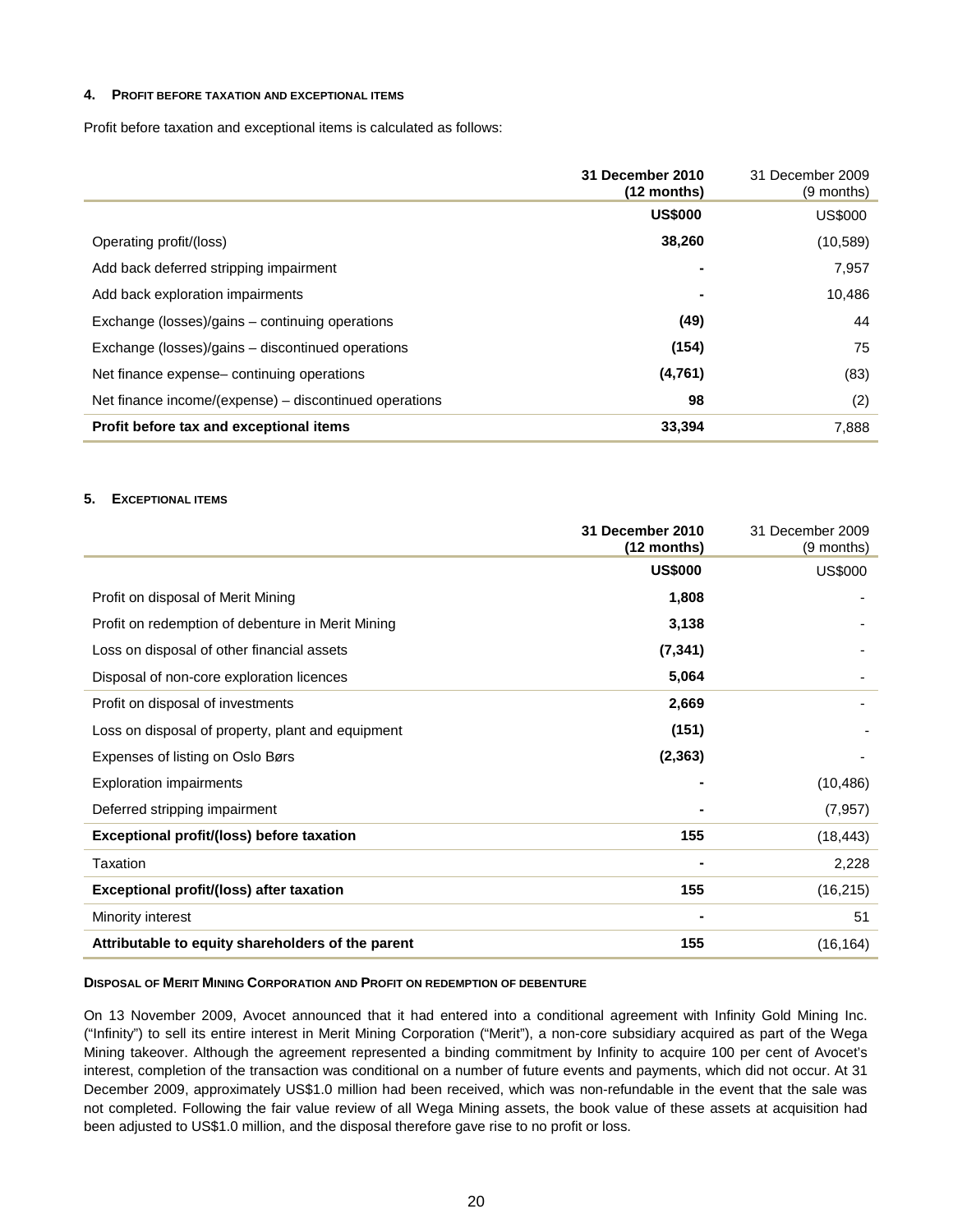During 2010, the agreement with Infinity lapsed due to completion conditions being unfulfilled. In November 2010, Avocet completed the disposal of its entire interest in Merit to a different party, realising an exceptional gain on disposal of US\$1.8 million.

During 2010 Merit repaid a debenture to Wega Mining AS, a wholly owned subsidiary of Avocet. At the time of the acquisition of the Wega group it was not considered likely that Merit would have the resources to settle the debenture. Following the investment of approximately C\$16 million in Merit by Hong Kong Huakan Investment Co Ltd, the repayment was possible, and the gain of US\$3.1 million has therefore been classified as exceptional.

### **LOSS ON DISPOSAL OF OTHER FINANCIAL ASSETS**

Avocet disposed of all of the shares it held in Dynasty Gold Corp in June 2010, and completed the disposal of all of the shares it held in Monument Mining in November 2010. These financial assets had been accounted for as available for sale investments in accordance with IAS39, and were recorded in the statement of financial position at fair value, with movements in fair value recognised in equity. On disposal of the shares, accumulated losses of US\$7.3 million previously recognised in equity were transferred to the income statement and recognised in the loss on disposal.

#### **DISPOSAL OF NON-CORE EXPLORATION LICENCES**

On 5 October 2010 Avocet completed the disposal of Houndé Group of licences in exchange for 10,300,000 shares in Avion Gold Corporation ("Avion"). An exceptional gain on disposal of US\$5.1 million was realised. The shares in Avion are accounted for as an available for sale asset and are measured at fair value, with gains or losses on re-measurement recognised in equity.

#### **OSLO LISTING COSTS**

On 16 June 2010 Avocet announced its successful listing on Oslo Børs. Costs of the listing, which were not directly attributable to new shares issued, are treated as exceptional costs in the period. These included US\$1.8 million of Stamp Duty Reserve Tax costs following the transfer of existing Avocet shareholders from UK-based registration system to the Norwegian VPS share registration system.

# **EXPLORATION IMPAIRMENTS**

Following evaluation of the exploration portfolio, the decision was taken in December 2009 to impair US\$10.5 million of deferred exploration expenditure on projects that the Company did not believe would become mining projects. US\$7.1 million of this impairment related to operations that are now presented as discontinued.

#### **IMPAIRMENT OF CAPITALISED DEFERRED STRIPPING COST**

In September 2009, an impairment of deferred stripping costs previously capitalised was made on the basis that the grades and recoveries of the ore that had been stripped in earlier years proved significantly lower than estimated at the time when the stripping costs were deferred. There are currently no deferred stripping costs recognised in the statement of financial position.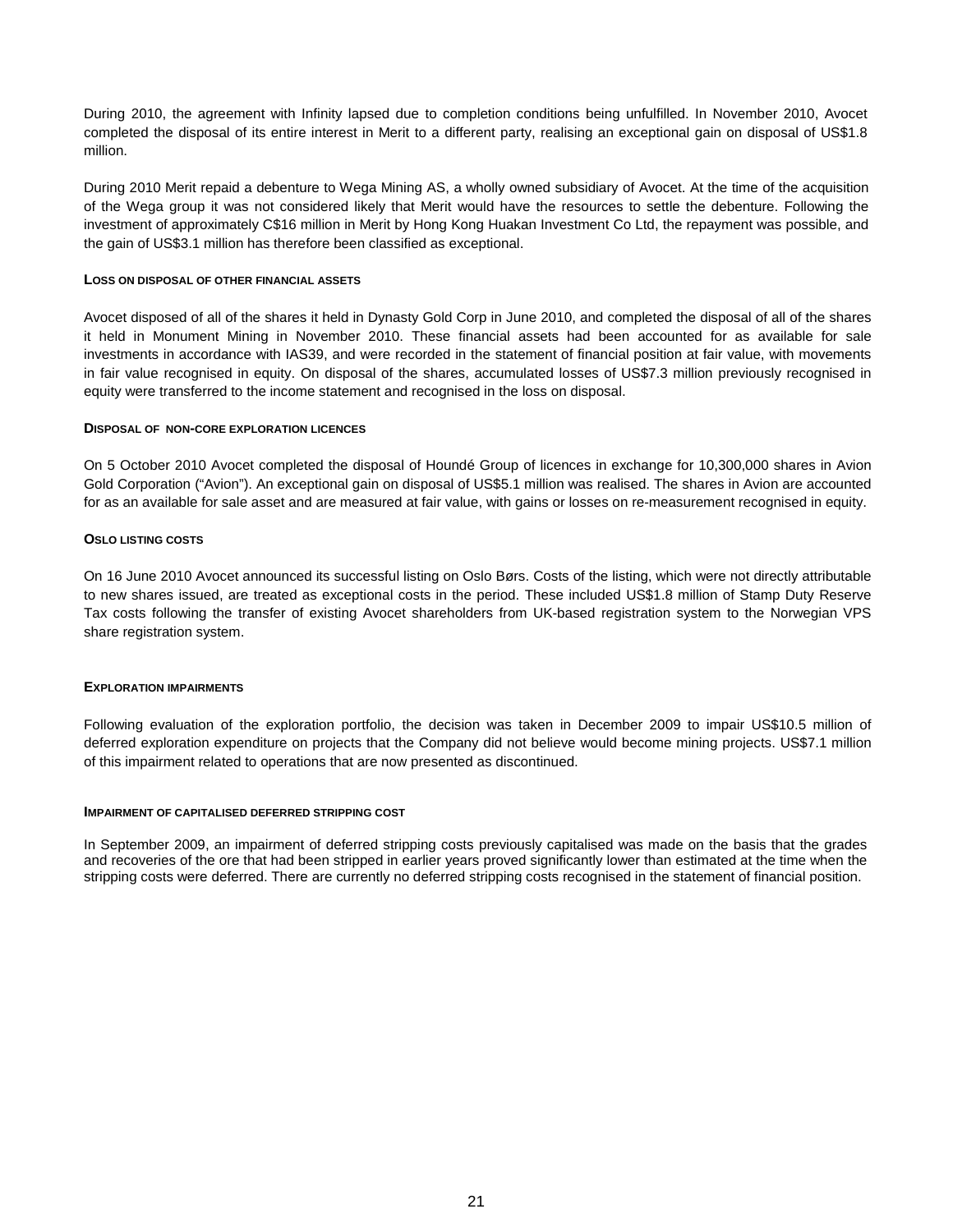# **6. EARNINGS PER SHARE**

Earnings per share are analysed in the table below, which also shows earnings per share after adjusting for exceptional items.

|                                                                                                                                  | 31 December 2010<br>(12 months) | 31 December 2009<br>(9 months) |
|----------------------------------------------------------------------------------------------------------------------------------|---------------------------------|--------------------------------|
|                                                                                                                                  | <b>Shares</b>                   | <b>Shares</b>                  |
| Weighted average number of shares in issue for the period                                                                        |                                 |                                |
| - number of shares with voting rights                                                                                            | 195,802,466                     | 170,883,476                    |
| - effect of share options in issue                                                                                               | 2,231,799                       | 158,123                        |
| - total used in calculation of diluted earnings per share                                                                        | 198,034,265                     | 171,041,599                    |
|                                                                                                                                  |                                 |                                |
|                                                                                                                                  | <b>US\$000</b>                  | <b>US\$000</b>                 |
| Earnings per share from continuing operations                                                                                    |                                 |                                |
| Profit/(loss) for the period from continuing operations                                                                          | 5,454                           | (8,224)                        |
| Adjustments:                                                                                                                     |                                 |                                |
| Less minority interest                                                                                                           | (1, 457)                        |                                |
| Profit/(loss) for period attributable to equity shareholders of the parent                                                       | 3,997                           | (8, 224)                       |
|                                                                                                                                  |                                 |                                |
| Earnings per share                                                                                                               |                                 |                                |
| - basic (cents per share)                                                                                                        | 2.04                            | (4.81)                         |
| - diluted (cents per share)                                                                                                      | 2.02                            | (4.81)                         |
| Earnings per share from continuing operations before exceptional<br>items                                                        |                                 |                                |
| Profit/(loss) for period attributable to equity shareholders of the parent                                                       | 3,997                           | (8, 224)                       |
| Adjustments:                                                                                                                     |                                 |                                |
| Less exceptional profit on disposal                                                                                              | (2,669)                         |                                |
| Add back expenses of listing on Oslo Børs                                                                                        | 2,363                           |                                |
| Add back exploration impairment                                                                                                  |                                 | 3,363                          |
| Profit/(loss) for the period attributable to equity shareholders of the<br>parent from continuing operations before exceptionals | 3,691                           | (4,861)                        |
| Earnings per share                                                                                                               |                                 |                                |
| - basic (cents per share)                                                                                                        | 1.89                            | (2.84)                         |
| - diluted (cents per share)                                                                                                      | 1.86                            | (2.84)                         |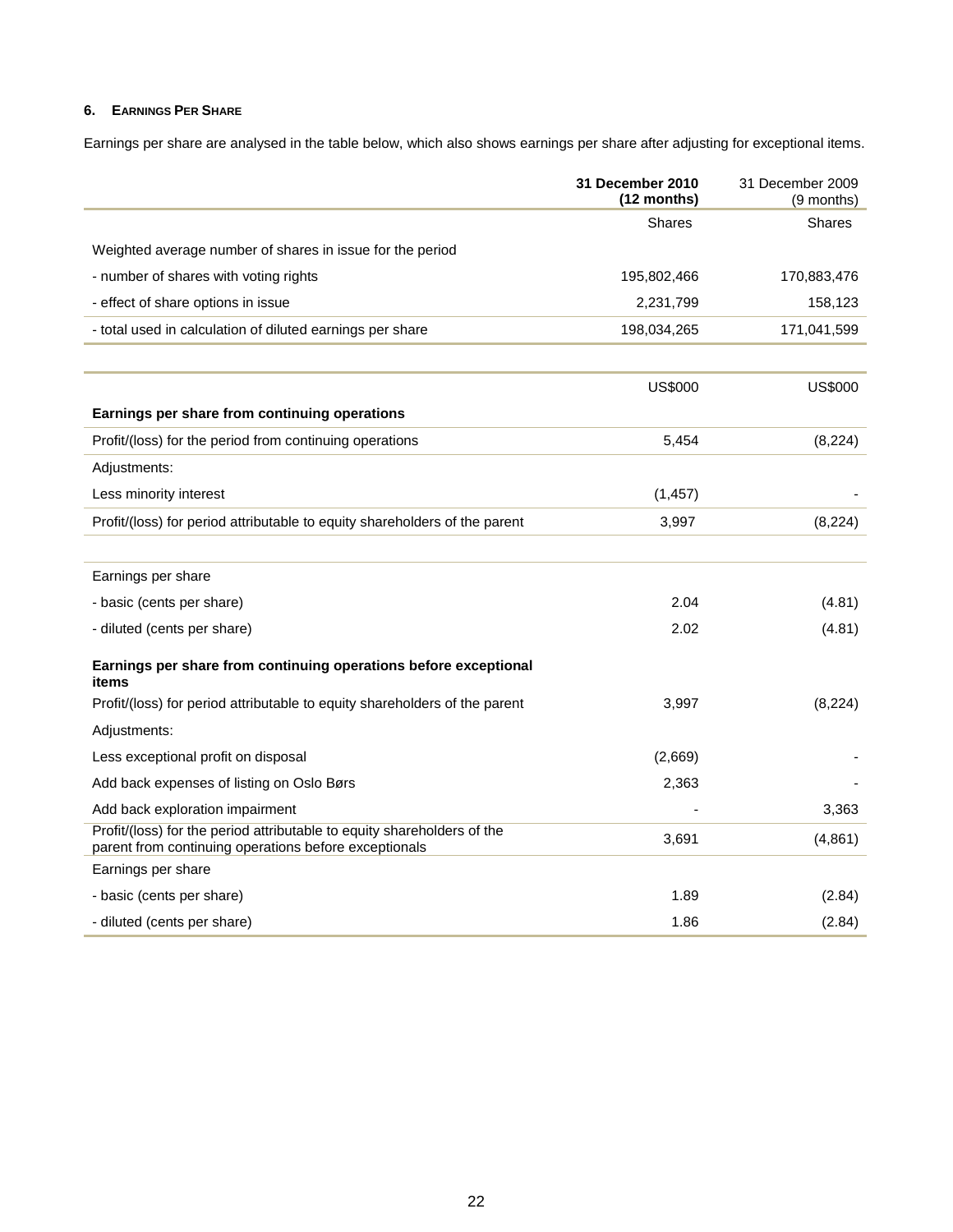# **6. EARNINGS PER SHARE (CONTINUED)**

|                                                                                                                             | <b>31 December 2010</b><br>(12 months) | 31 December 2009<br>(9 months) |
|-----------------------------------------------------------------------------------------------------------------------------|----------------------------------------|--------------------------------|
|                                                                                                                             |                                        |                                |
|                                                                                                                             | <b>US\$000</b>                         | <b>US\$000</b>                 |
| Earnings per share from discontinued operations                                                                             |                                        |                                |
| Profit/(loss) for the period from discontinued operations                                                                   | 12,758                                 | (4, 419)                       |
| Adjustments:                                                                                                                |                                        |                                |
| Less minority interest                                                                                                      | (2, 125)                               | (389)                          |
| Profit/(loss) for period attributable to equity shareholders of the parent                                                  | 10,633                                 | (4,808)                        |
| Earnings per share                                                                                                          |                                        |                                |
| - basic (cents per share)                                                                                                   | 5.43                                   | (2.82)                         |
| - diluted (cents per share)                                                                                                 | 5.37                                   | (2.82)                         |
| Earnings per share from discontinued operations before<br>exceptional items                                                 |                                        |                                |
| Profit/(loss) for period attributable to equity shareholders of the parent                                                  | 10,633                                 | (4,808)                        |
| Adjustments:                                                                                                                |                                        |                                |
| Add back loss on disposal of assets                                                                                         | 151                                    |                                |
| Add back exploration impairment                                                                                             |                                        | 7,123                          |
| Add back deferred stripping impairment                                                                                      |                                        | 7,957                          |
| Less tax on deferred stripping impairment                                                                                   |                                        | (2,228)                        |
| Less minority interest on exploration impairment                                                                            |                                        | (51)                           |
| Profit for the period attributable to equity shareholders of the parent<br>from discontinued operations before exceptionals | 10,784                                 | 7,993                          |
| Earnings per share                                                                                                          |                                        |                                |
| - basic (cents per share)                                                                                                   | 5.51                                   | 4.68                           |
| - diluted (cents per share)                                                                                                 | 5.45                                   | 4.68                           |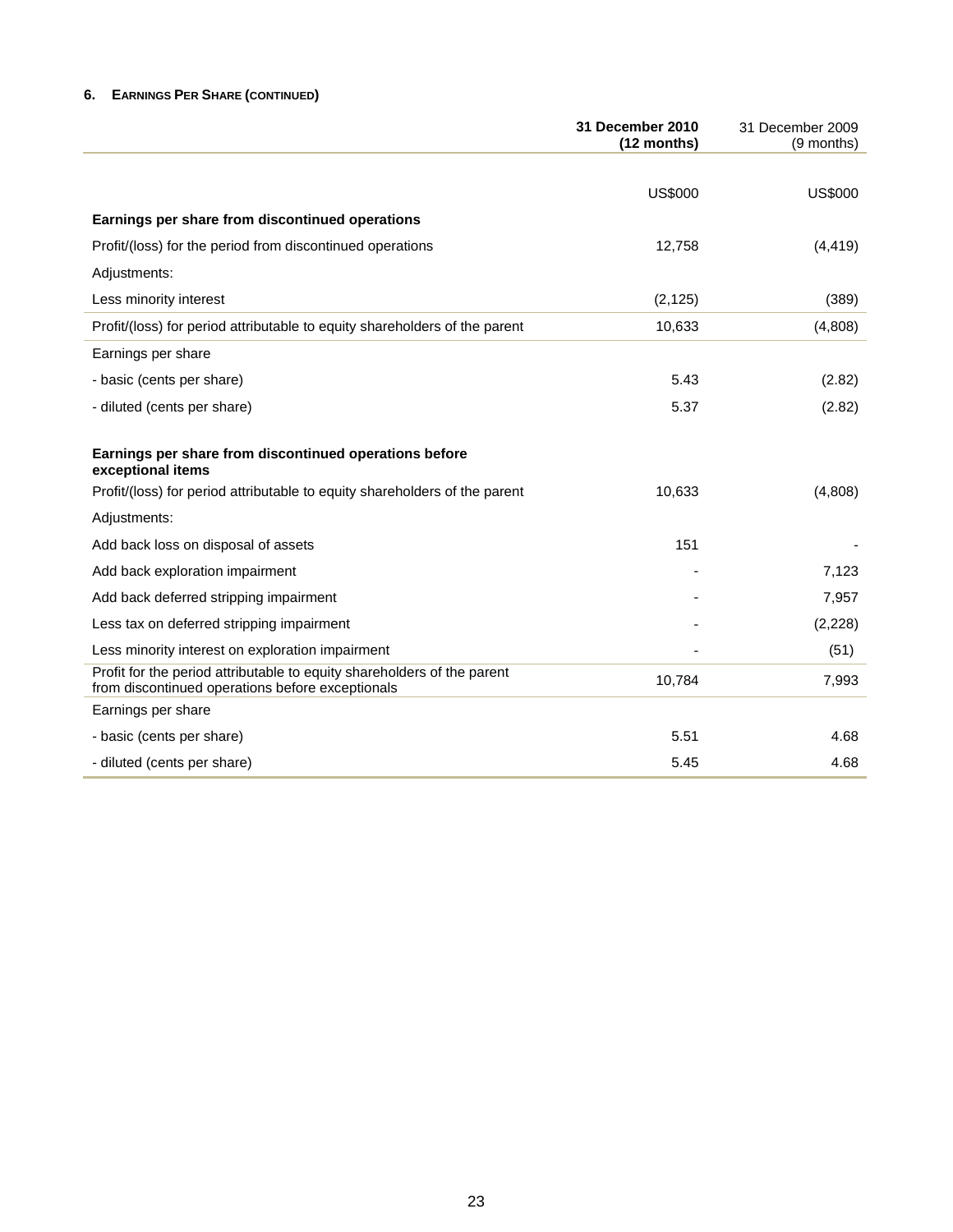# **7. INTANGIBLE ASSETS**

|                                                                    |            | 31 December<br>2010<br>(12 months) | 31 December<br>2009<br>(9 months) |
|--------------------------------------------------------------------|------------|------------------------------------|-----------------------------------|
|                                                                    |            |                                    | <b>US\$000</b>                    |
| At 1 January/April                                                 |            | 18,059                             | 32,422                            |
| <b>Additions</b>                                                   |            | 12,734                             | 8,913                             |
| Assets acquired from Wega Mining (after fair value<br>adjustments) |            | ۰                                  | 5,811                             |
| Transfers to tangible fixed assets                                 |            |                                    | (15, 168)                         |
| <b>Disposals</b>                                                   | $\sqrt{5}$ | (2,600)                            | (3, 165)                          |
| Other transfers                                                    |            | ۰                                  | (268)                             |
| <b>Exploration impairments</b>                                     | 5          |                                    | (10, 486)                         |
| Transferred to disposal group                                      |            | (17, 102)                          |                                   |
| At 31 December                                                     |            | 11,091                             | 18,059                            |

During the year the Group disposed of the Houndé licences, which were acquired as part of the Wega group in 2009. The fair value of the licences, as attributed on acquisition, was US\$2.6 million. For further information, refer to note 5.

At 31 December 2009, the Company completed a review of its exploration portfolio, with a view to focusing exploration activity onto its most prospective projects. As a result of this exercise, US\$10.5 million of capitalised exploration costs, relating to projects that the Company did not intend to actively pursue, as well as generative costs, were impaired. The largest of these projects were those prospects acquired as part of the Banda licences in Indonesia.

All intangible assets relating to projects in Indonesia have been included in the assets of the disposal group held for sale.

Year end balances are analysed as follows:

|             | 31 December 2010 | 31 December 2009         |
|-------------|------------------|--------------------------|
|             | <b>US\$000</b>   | <b>US\$000</b>           |
| Malaysia    | ۰                | $\overline{\phantom{0}}$ |
| Indonesia   | ۰                | 14,812                   |
| West Africa | 11,091           | 3,247                    |
|             | 11,091           | 18,059                   |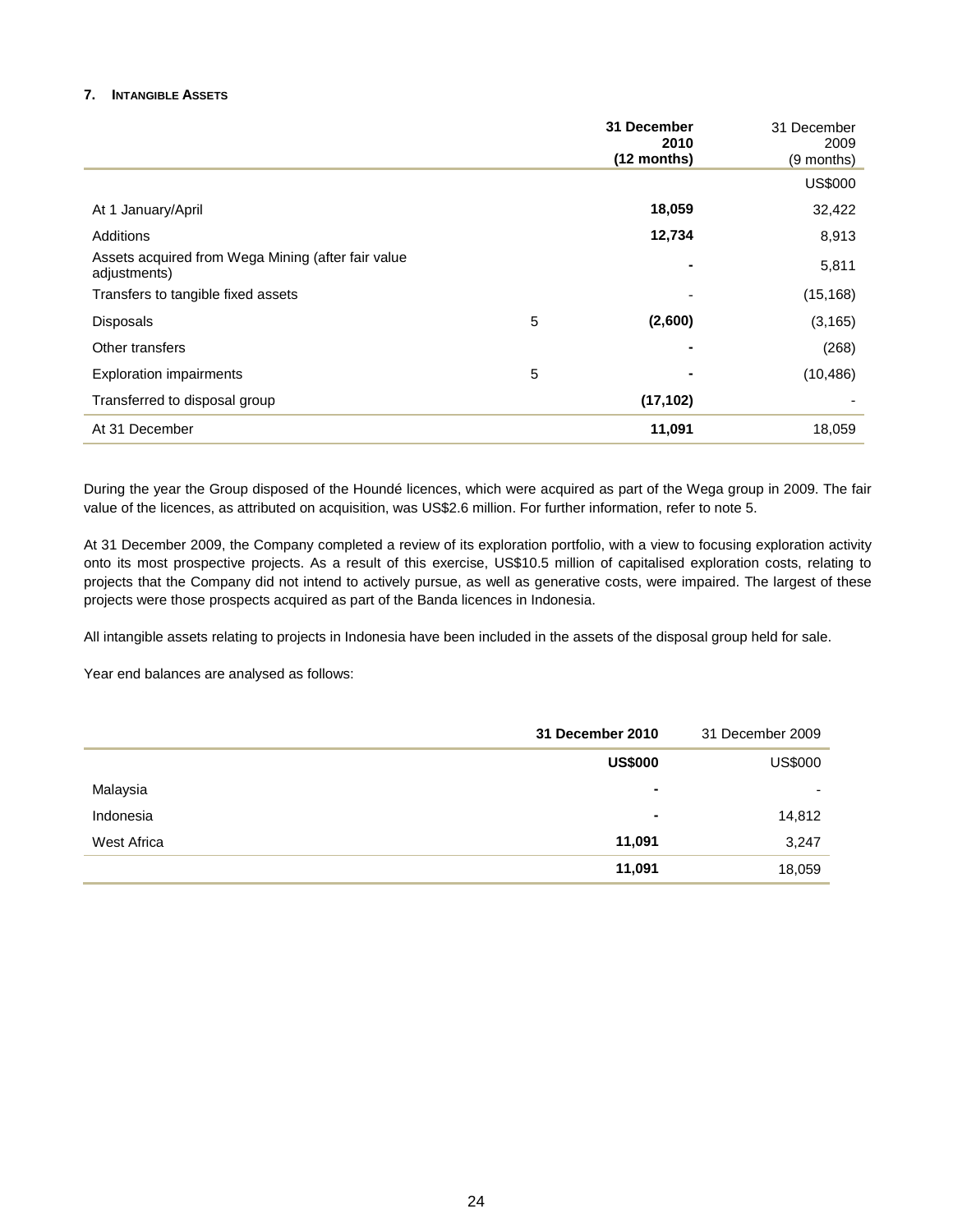# **8. PROPERTY, PLANT AND EQUIPMENT**

|                                          | Mining property and plant |                          |                    | <b>Office</b><br>equipment |                |
|------------------------------------------|---------------------------|--------------------------|--------------------|----------------------------|----------------|
| Year ended 31 December 2010              | <b>Malaysia</b>           | Indonesia                | <b>West Africa</b> | <b>UK</b>                  | <b>Total</b>   |
|                                          | <b>US\$000</b>            | <b>US\$000</b>           | <b>US\$000</b>     | <b>US\$000</b>             | <b>US\$000</b> |
| Cost                                     |                           |                          |                    |                            |                |
| At 1 January 2010                        | 100,006                   | 56,289                   | 233,974            | 505                        | 390,774        |
| Additions                                | 2,979                     | 2,160                    | 43,913             | 65                         | 49,117         |
| Closure provisions                       | 5,456                     | 1,554                    | 1,539              |                            | 8,549          |
| Inata pre-commercial revenues            |                           | $\overline{\phantom{a}}$ | (21, 495)          |                            | (21, 495)      |
| Inata pre-commercial costs               |                           |                          | 14,296             |                            | 14,296         |
| <b>Disposals</b>                         | (874)                     |                          |                    |                            | (874)          |
| Transfer to disposal group held for sale | (107, 567)                | (60,003)                 |                    |                            | (167, 570)     |
| At 31 December 2010                      |                           | ۰                        | 272,227            | 570                        | 272,797        |
| <b>Depreciation</b>                      |                           |                          |                    |                            |                |
| At 1 January 2010                        | 60,720                    | 30,061                   |                    | 200                        | 90,981         |
| Charge for the year                      | 5,806                     | 9,588                    | 32,494             | 124                        | 48,012         |
| <b>Disposals</b>                         | (584)                     |                          |                    |                            | (584)          |
| Transfer to disposal group held for sale | (65, 942)                 | (39, 649)                |                    |                            | (105, 591)     |
| At 31 December 2010                      |                           |                          | 32,494             | 324                        | 32,818         |
| Net Book Value at 31 December 2010       |                           | -                        | 239,733            | 246                        | 239,979        |
| Net Book Value at 31 December 2009       | 39,286                    | 26,228                   | 233,974            | 305                        | 299,793        |

All costs and revenues at Inata between 1 January and 31 March 2010 related to the testing and development phase, prior to the commencement of commercial operations. Therefore, these costs and revenues have been capitalised as part of mining property, plant and equipment. From 1 April 2010, all revenues and operating expenses in respect of mining operations at Inata have been recognised in the income statement.

The transfer to disposal group assets held for sale represents the net book value of the assets which are subject to the conditional agreement for sale of all of Avocet's South East Asian assets (Note 2). The net book value of US\$62.0 million is included in the balance of the disposal group held for sale.

The addition in respect of closure provisions reflects increases during the year in anticipated closure liabilities at the Group's operations. On the recognition or increase of a provision, an addition is made to property, plant and equipment of the same amount. The cost of this addition is charged against profits on a unit of production basis over the life of the mine. The total charge to the income statement for both continuing and discontinued operations for the period ended 31 December 2010 in respect of mine closure provisions was US\$1.7 million (nine months ended 31 December 2009: US\$1.7 million) which is included in the Group's depreciation charge.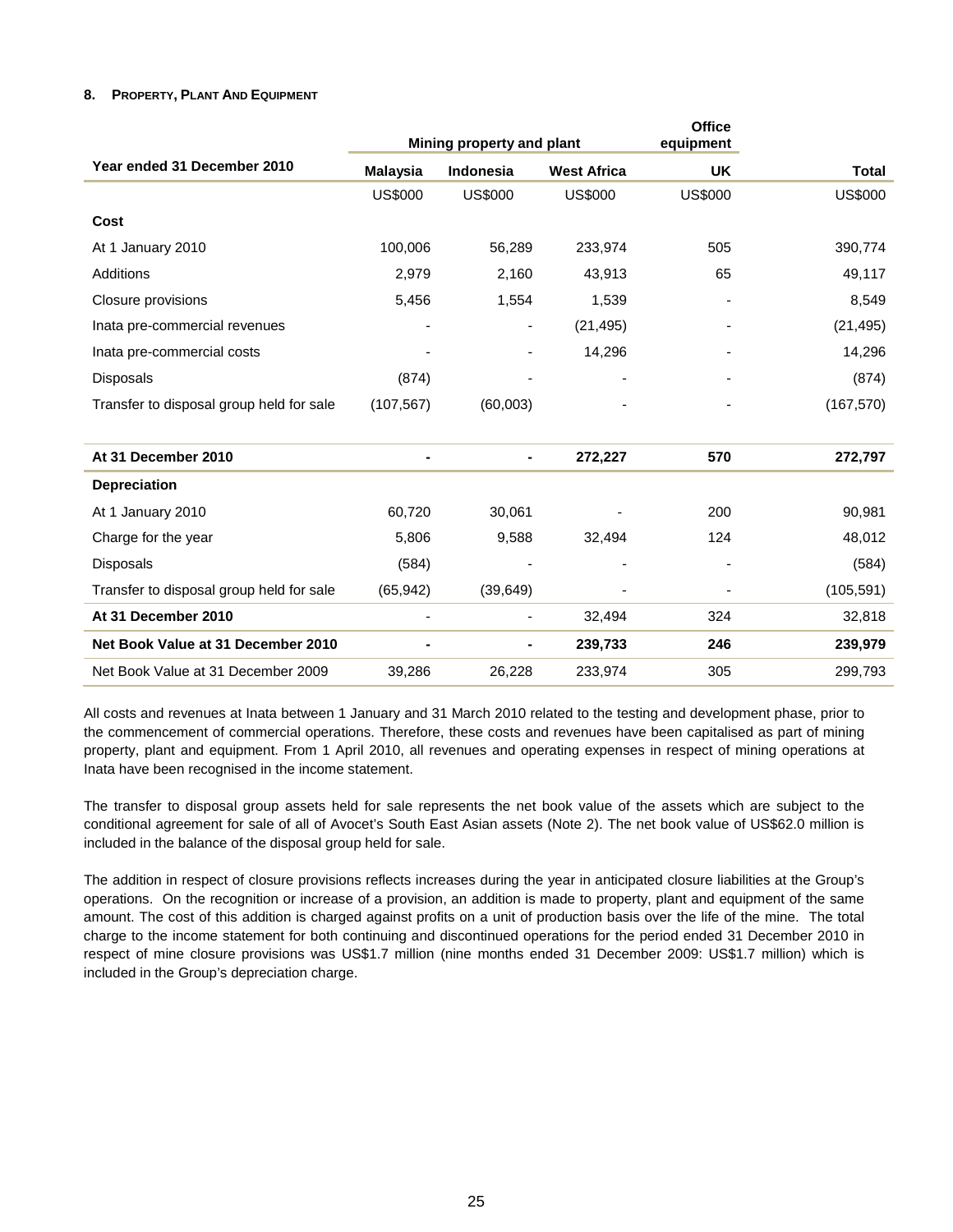## **8. PROPERTY, PLANT AND EQUIPMENT (CONTINUED)**

|                                    |                 | Mining property and plant |                | <b>Office</b><br>equipment |                |
|------------------------------------|-----------------|---------------------------|----------------|----------------------------|----------------|
| Nine months ended                  |                 |                           | West           |                            |                |
| 31 December 2009                   | <b>Malaysia</b> | Indonesia                 | Africa         | <b>UK</b>                  | <b>Total</b>   |
|                                    | <b>US\$000</b>  | <b>US\$000</b>            | <b>US\$000</b> | <b>US\$000</b>             | <b>US\$000</b> |
| Cost                               |                 |                           |                |                            |                |
| At 1 April 2009                    | 102,605         | 48,452                    |                | 211                        | 151,268        |
| Deferred stripping adjustment      | (6,032)         |                           |                |                            | (6,032)        |
| Deferred stripping impairment      | (7, 957)        |                           |                | $\overline{\phantom{0}}$   | (7, 957)       |
| Additions                          | 1,657           | 2,402                     | 42,526         | 262                        | 46,847         |
| Transfers from intangibles         | 9,733           | 5,435                     | ٠              | -                          | 15,168         |
| Acquisitions                       |                 |                           | 195,679        | 32                         | 195,711        |
| Closure provisions                 |                 |                           | 1,768          |                            | 1,768          |
| Disposals                          |                 |                           | (5,999)        |                            | (5,999)        |
| At 31 December 2009                | 100,006         | 56,289                    | 233,974        | 505                        | 390,774        |
| <b>Depreciation</b>                |                 |                           |                |                            |                |
| At 1 April 2009                    | 56,475          | 23,717                    |                | 172                        | 80,364         |
| Charge for the year                | 4,245           | 6,344                     |                | 28                         | 10,617         |
| At 31 December 2009                | 60,720          | 30,061                    |                | 200                        | 90,981         |
| Net Book Value at 31 December 2009 | 39,286          | 26,228                    | 233,974        | 305                        | 299,793        |
| Net Book Value at 31 March 2009    | 46,130          | 24,735                    |                | 39                         | 70,904         |

#### **9. OTHER FINANCIAL ASSETS**

|                       | 31 December 2010<br>$(12$ months) | 31 December 2009<br>$(9$ months) |
|-----------------------|-----------------------------------|----------------------------------|
|                       | <b>US\$000</b>                    | <b>US\$000</b>                   |
| At 1 January/April    | 9,428                             | 7,239                            |
| <b>Additions</b>      | 7,664                             | 132                              |
| <b>Disposals</b>      | (9, 428)                          | (1)                              |
| Fair value adjustment | 12,629                            | 2,058                            |
| At 31 December        | 20,293                            | 9,428                            |

Other financial assets disposed of during the year represented the Company's interests of 19 per cent in Dynasty Gold Corporation (Dynasty) and 15 per cent in Monument Mining Limited, both companies listed on the TSX Venture Exchange in Canada. These investments were accounted for as other financial assets rather than equity accounted as associates, on the basis that the Company was not in a position to exercise significant influence over the activities of, and had no board representation in, either company.

On disposal, accumulated losses previously recognised in equity were recognised in the income statement as an exceptional loss (note 5).

Additions during the year represent 10,300,000 shares in Avion Gold Corporation, acquired as consideration for the disposal of the Houndé group of licences (note 5). This shareholding does not enable Avocet to exercise significant influence over the activities of Avion. Therefore, the shares are accounted for as an available for sale financial asset and are measured at fair value, with gains or losses on re-measurement recognised in equity.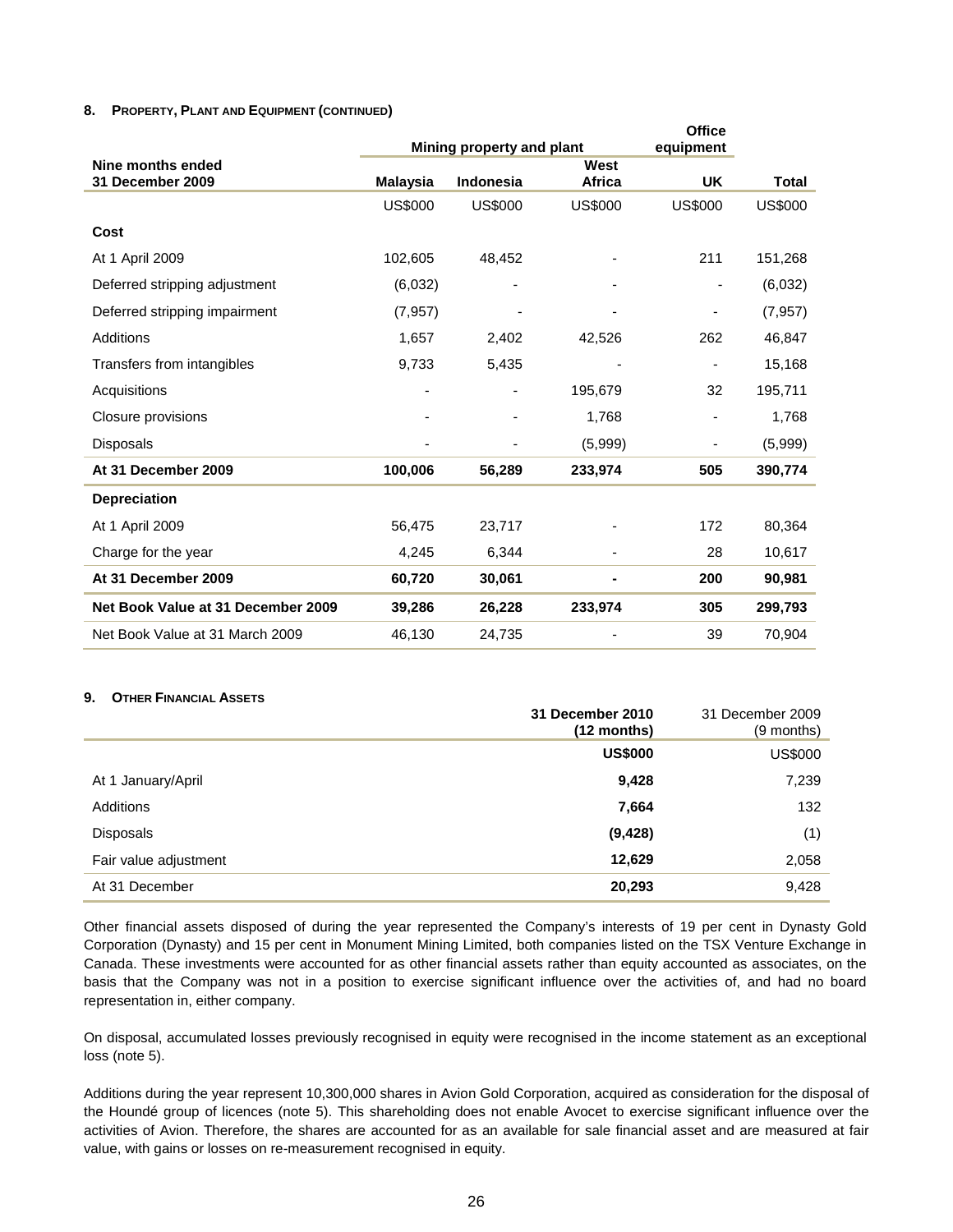#### **10. DEFERRED TAX**

At 31 December 2010 the Company had deferred tax assets of US\$1.5 million, a decrease of US\$4.4 million compared to 31 December 2009. This reduction reflects transfer of US\$2.0 million of deferred tax assets to the assets held for sale in respect of Malaysian operations. US\$2.4 million of the reduction relates to a reassessment of the extent to which deferred tax assets might be recoverable against future taxable profits in the UK, following the agreement to sell the Group's assets in South East Asia.

At 31 December 2010 the Company had deferred tax liabilities of US\$9.6 million in relation to continuing operations. This liability was recognised in relation to temporary differences on Inata mine development costs and property, plant, and equipment following the extension of the life of mine plan.

Deferred tax liabilities of US\$4.0 million in relation to temporary differences on property, plant and equipment at Penjom are included in liabilities of the disposal group held for sale.

#### **11. INVENTORIES**

Inventories of US\$20.4 million at 31 December 2010 include US\$11.6 million in respect of critical spares and consumables at Inata, US\$3.3 million of gold in circuit, US\$4.5m of ore in stockpiles and US\$1.0 millions of finished goods.

#### **12. TRADE AND OTHER RECEIVABLES**

Trade and other receivables at 31 December 2010 include US\$8.4 million of deposits and US\$4.3 million of recoverable VAT in respect of Inata, prepayments of US\$1.5 million, and other receivables of US\$2.0 million.

#### **13. OTHER LIABILITIES**

Other non-current liabilities at 31 December 2010 include US\$3.3 million of mine closure provisions at Inata and US\$0.4 million of post retirement benefits following the closure of a US subsidiary no longer owned by the Group.

#### **14. OTHER FINANCIAL LIABILITIES**

Other financial liabilities include a project finance facility with Macquarie Bank Limited, which was acquired through the Company's takeover of Wega Mining in 2009. US\$12 million of loan repayments were made during the year, and the balance outstanding at 31 December 2010 was US\$53 million. A further US\$24 million of loan repayments are due in 2011, and are presented within current liabilities.

Other financial liabilities also include a US\$25 million corporate revolving facility with Standard Chartered Bank. The loan is repayable in full by 31 March 2012, and is included in non-current liabilities.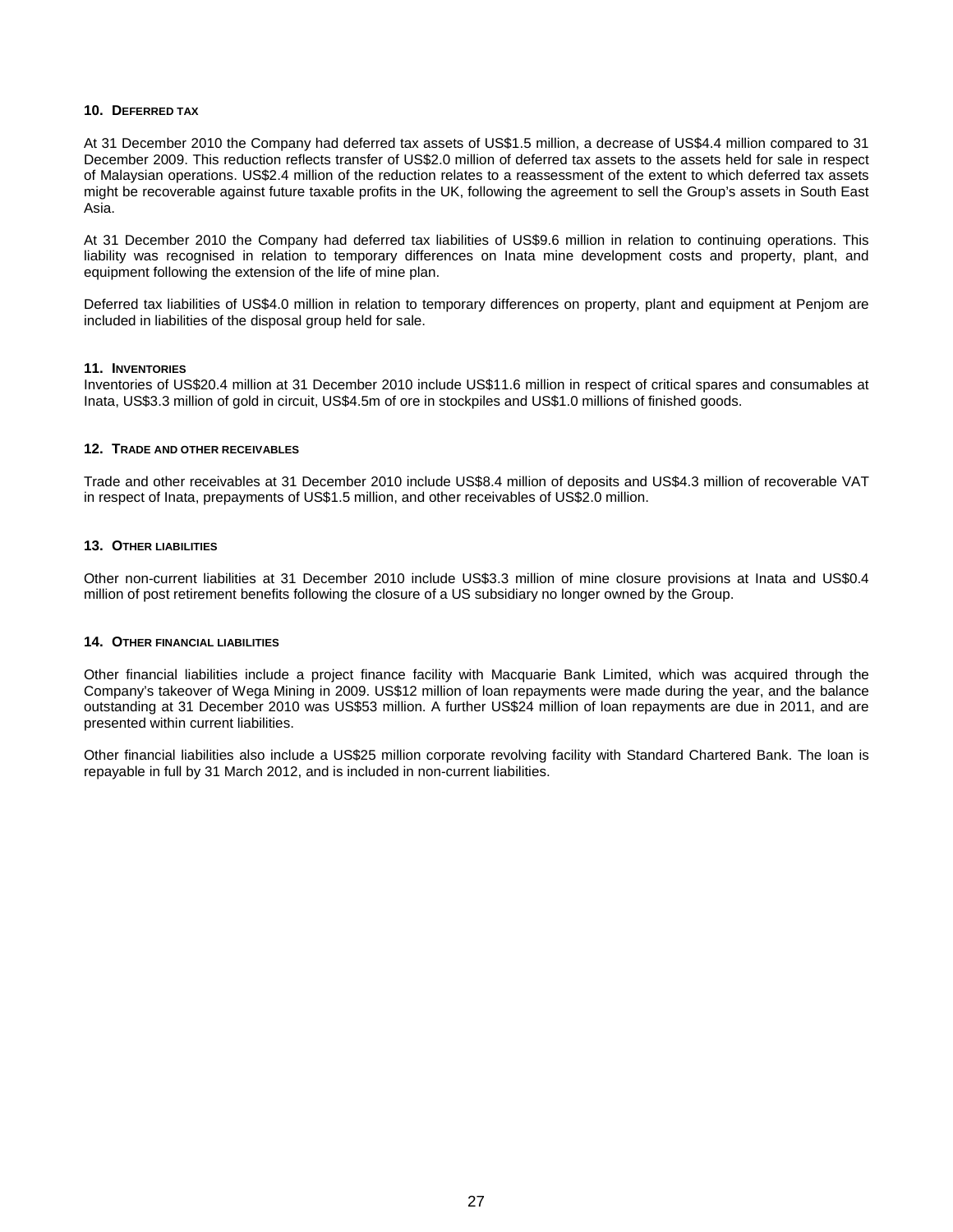#### **15. NOTES TO THE CASH FLOW STATEMENT**

#### **NON CASH AND NON OPERATING ITEMS IN THE INCOME STATEMENT**

In arriving at net cash flow from operating activities, the following exceptional non-cash items and non-operating items in the income statement have been adjusted for:

#### **EXCEPTIONAL NON-CASH ITEMS**

|                                | 31 December 2010<br>$(12$ months) | 31 December 2009<br>(9 months) |
|--------------------------------|-----------------------------------|--------------------------------|
|                                | <b>US\$000</b>                    | US\$000                        |
| <b>Exploration impairments</b> | $\overline{\phantom{0}}$          | 10,486                         |
| Deferred stripping impairment  | -                                 | 7,957                          |
|                                | $\blacksquare$                    | 18,443                         |

#### **NON-OPERATING ITEMS IN THE INCOME STATEMENT**

|                                                   | 31 December 2010<br>$(12$ months) | 31 December 2009<br>(9 months) |
|---------------------------------------------------|-----------------------------------|--------------------------------|
|                                                   | <b>US\$000</b>                    | <b>US\$000</b>                 |
| Profit on disposal of investments                 | (2,669)                           |                                |
| Loss on disposal of property, plant and equipment | 151                               |                                |
| Expenses of listing on Oslo Børs                  | 2,363                             |                                |
| Exchange losses/(gains) – continuing operations   | 113                               | (119)                          |
| Finance income – continuing operations            | (5)                               | (425)                          |
| Finance expense – continuing operations           | 4,766                             | 510                            |
| Net finance items – discontinued operations       | (49)                              |                                |
| Non-operating items in the income statement       | 4,670                             | (34)                           |

# **16. UNAUDITED CONDENSED QUARTERLY CONSOLIDATED INCOME STATEMENT AND PROFORMA INCOME STATEMENT FOR 2009**

The following table presents an analysis of the 2010 results by quarter. This analysis has not been audited.

The Group changed its year end from 31 March to 31 December, with effect from 31 December 2009 in line with the regulatory December year end applicable to the Inata project in Burkina Faso and other subsidiaries in West Africa. As a result of this decision, the accounting period ended 31 December 2009 was nine months in duration. The following table shows, for comparison purposes, an indication of the Income Statement for the twelve month period ended 31 December 2009, with the results of continuing and discontinued operations presented separately. These figures have neither been audited nor reviewed by the Group auditors.